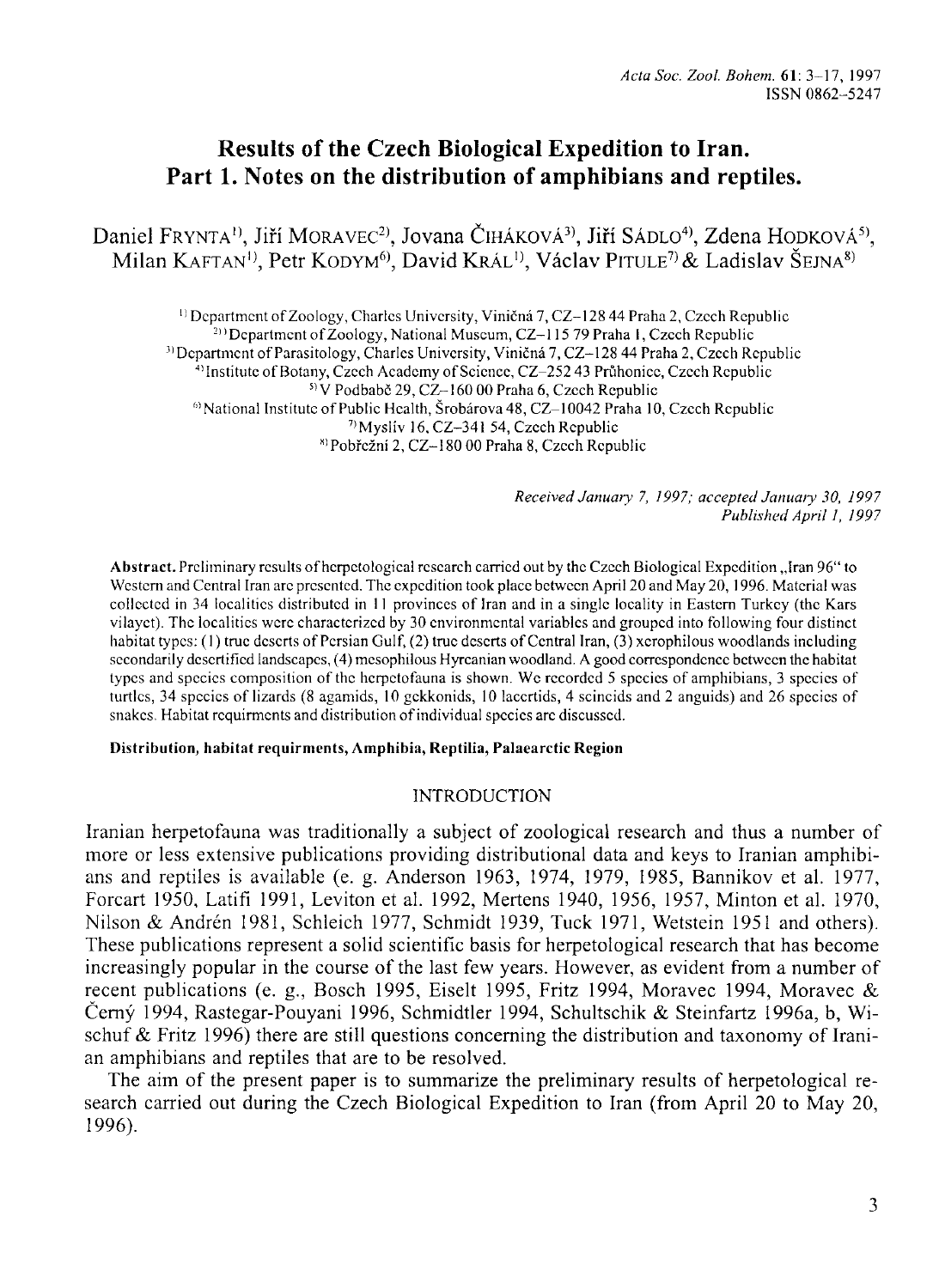#### MATERIAL AND METHODS

#### Material

All thc animals and rccords ofthcir prcscncc cvaluatcd in this papcr wcrc collcctcd by thc authors and othcr participants of thc cxpcdition Iran 96. In thc ficld, capturcd individuals wcrc prcliminarily dctcrmincd and thoroughly rccordcd by thc scnior author (D. F.). Most of them were photographed and/or video-recorded. The specimens selected for museum collections (further reffered as specimens) were killed and stored in 80% alcohol. The remaining ones (further reffered as individuals capturcd) wcrc cithcr rclcascd on thcir nativc locality or transportcd to Praguc and furthcr studicd in captivity. Latcr on, the material was catalogued and determined by two authors (D. F. & J. Č.). The specific and/or subspecific determination and taxonomy wcrc thcn cxtcnsivcly rcviscd by thc sccond author (J. M.).

Thc matcrial is dcpositcd in thc collcctions of thc National Muscum in Praguc (cataloguc scrics: NMP6V), and in thc Coilcctions of Dcpartmcnt of Zoology, Faculty of Scicncc, Charlcs Univcrsity, Praguc (cataloguc scrics CUP/REPT/lRA, CUP/AMPH/IRA). Catalogue numbers for each specimen are listed below under the Species Account.

#### List of localities

Studied localitics are described in the list below and depicted in Fig. 1. Transliteration of local Iranian names was adopted from Shenasi (1995). The final identification of localities in the field was revised by one of the authors (D. K.).

- 1. Markan 8 km N Ev Oghly by road (38°52'N 45°18'E), Azarbaycjan-c-Gharbi province, 24 April and 13 May, 1000 m; 8. t2, ts, t7,2s, (20,22.27).
- 2. Jafar Abad SEE of Kashan (33°55'N 51°53'E), Esfahan province, 26-27 April, 800 m: 7, 10, 15, 16, 21, 24, 25, 26, 30.
- 3. Natanz 25 km N by road  $(33^{\circ}31' N 51^{\circ}54' E)$ . Esfahan province, 27 April, 800 m; 7, 10, 15, 25, (17).
- 4. Esfahan (32°39'N 59°40'E), Esfahan province, 27 April, 800 m: 7,10,15,25, (30).
- 5.Qamishlu(32"02'N5l'29'E),ZagrosMts.,Esfahanprovincc,2T-28Apri1,2000 2200m: 6, 10, 15, 17,25,(2 1,30).
- 6. Hanc Houre (30°15'N 53°09'E), Fars province, 28 April, 1600 m: 6, 10, 15, 25.
- 7. Qader Abad 8 km SSW by road  $(30^{\circ}14'N52^{\circ}12'E)$ . Fars province, 28-29 April, 2100 m; 6, 11, 20, 25, 27, 28, (16, 26).
- 8. Pasargat (30° 12'N 53° 10' E), Fars province, 29 April, 1 800 m: 6, 12, 15, 24, 26, (30).
- 9. Pcrscpolis (Takht-c-Jamshid village) (29°56'N 52°54'E), Fars province, 29 April, 1500 m; 6, 12, 15, 17, 24, 26.
- 10. Sivand 10 km E by road (30°05'N 52°55'E), Fars province, 29-30 April, 1700 m: 5, 12, 17, 31, (20, 27, 28).
- I I . Qarch Aghaj rivcr Il of Dasht-c-Arzhan by road (29'45'N 52'09'E), Fars provincc, 30 April, I 500 m: 6, 12, 15,20,26,  $27, (25)$ .
- 12. Dasht-c-Arzhan l0krn E byroad(29'40'N 5l'59'E), Farsprovincc, I May, 1800m:3, 12, 15,25,31,(ll).
- 13. Yasui 10 km N by road (30°39'N 51°36'E), Kuh-c-Dinar ridge, Zagros Mts., Boyerahmad-va-Kuhgiluych province, I-2 May, 1800-2300 m. 3, 12, 31, (15, 17).
- **14.** Abshar (30°23'N 51°30'E), Fars province, 2–3 May, 1000 m; 4, 12, 17, 20, 30, 31.
- 15. Qar Sharon (29°44'N 51°34'E), Bishapur cnv., Fars province, 3 May, 800 m: 4, 12, 15, 17, 20, 23, 25, 26, 30.
- 16. Bishapur cavc (29'44'N 5l'34'E), Qar Sharon cnv., 3 May, 1000 m.
- I 7. Bandar-c-Gonavch (29'34'N 50'3 I 'E), Bushchr provincc, 3 May, 20 m: 9, I I , 23, 30.
- 18. Borazgan (29°16'N 51°13'E), Bushchr province, 3 May, 20 m.
- 19. Chahak 15 km NW Bandar-c-Gonavch by road  $(29°40' N 50°25' E)$ , Bushchr province, 3-5 May, 20 m; 9, 11, 16, 18, 26.
- 20. Choga-Zanbil (zikkurat) (32°00'N 48°31'E), Khuzestan province, 5–6 May, 100 m; 9, 11, 16, 25, 26, 31, (21, 28).
- 21. Shush (32°11'N 48°14'E), Khuzestan province, 6 May, 100 m; 9, 11, 16, 24, 26, 30, (23).
- 22. Gholaman 30 km W Khorram Abad by road (33°25'N 48°12'E), Zagros Mts., Lorcstan province, 6–7 May, 1000 m: 3, 12, 17, 26, 28, 31, (20).
- 23. Gonbad 35 km SE of Hamadan (34°40'N 48°45'E), Hamadan province,  $7-8$  May, 2000 m.
- 24. Avaj 50 knr NNE by road to Takcstan (35'34'N 49"13'E), Zanjan provincc,8 May, 1800 m: 7, 10, 15, 17,25,30.
- 25. Vali Abad (36°14'N 51°18'E), Alborz Mts. N slopcs, Mazandaran province, 8-10 May, 1800-2500 m: 2, 13, 17, 21, 28, 29,3t,32,(23).
- 26. Chalus 45 km S by road (36°20'N 51°22'E), Alborz Mts. N slopes, Mazandaran province, 10 May, 800 m: 2, 13, 17, 20, 23.31.
- 27. Chalus 25 km S by road (36°28'N 51°24'E), Alborz Mts. N slopes, Mazandaran province, 10 May, 200 m: 1, 13, 17, 20, 2t.32.
- 28. Chalus (36°38'N 51°25'E), Caspic Sca coast, Mazandaran province, 10 May, -20 m: 1, 13, 21, 22, 28.
- 29. Chorti 10 km NEE by road (36°46'N 50°30'E), Alborz Mts. N slopes, Mazandaran province,  $10-11$  May, 480 m: 1, 13, 32, (17, 21).
- 30. Ramsar (36"54'N 50"40'E), Mazandaran provincc, I I May, -20 m: 1,13,19,22,28.
- 31. Langarud (37'l I'N 50'09'E), Gilan provincc, I I May, 20 m: l, 13, 19,22,27,30.
- 32. Asalcm 12 km W by road (37°44'N 48°57'E), Talcsh Mts., N slopes, Gilan province, 11-12 May, 280 m: 1, 14, 20, 21, 23, 28, 29, 32, (17, 30).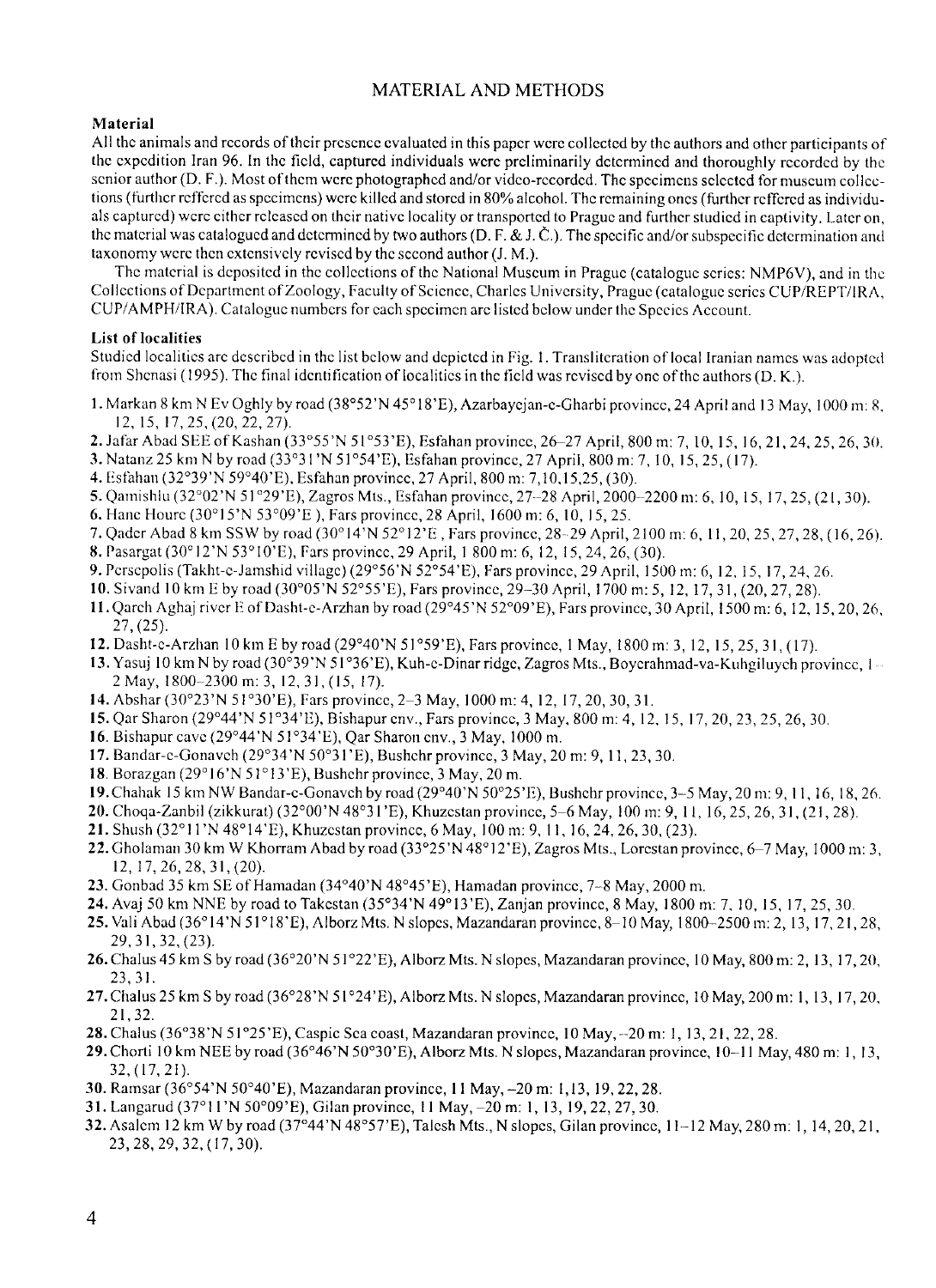

Fig. l. Map of thc Iran with localitics of thc rccords. For lcgcnd scc List of localities.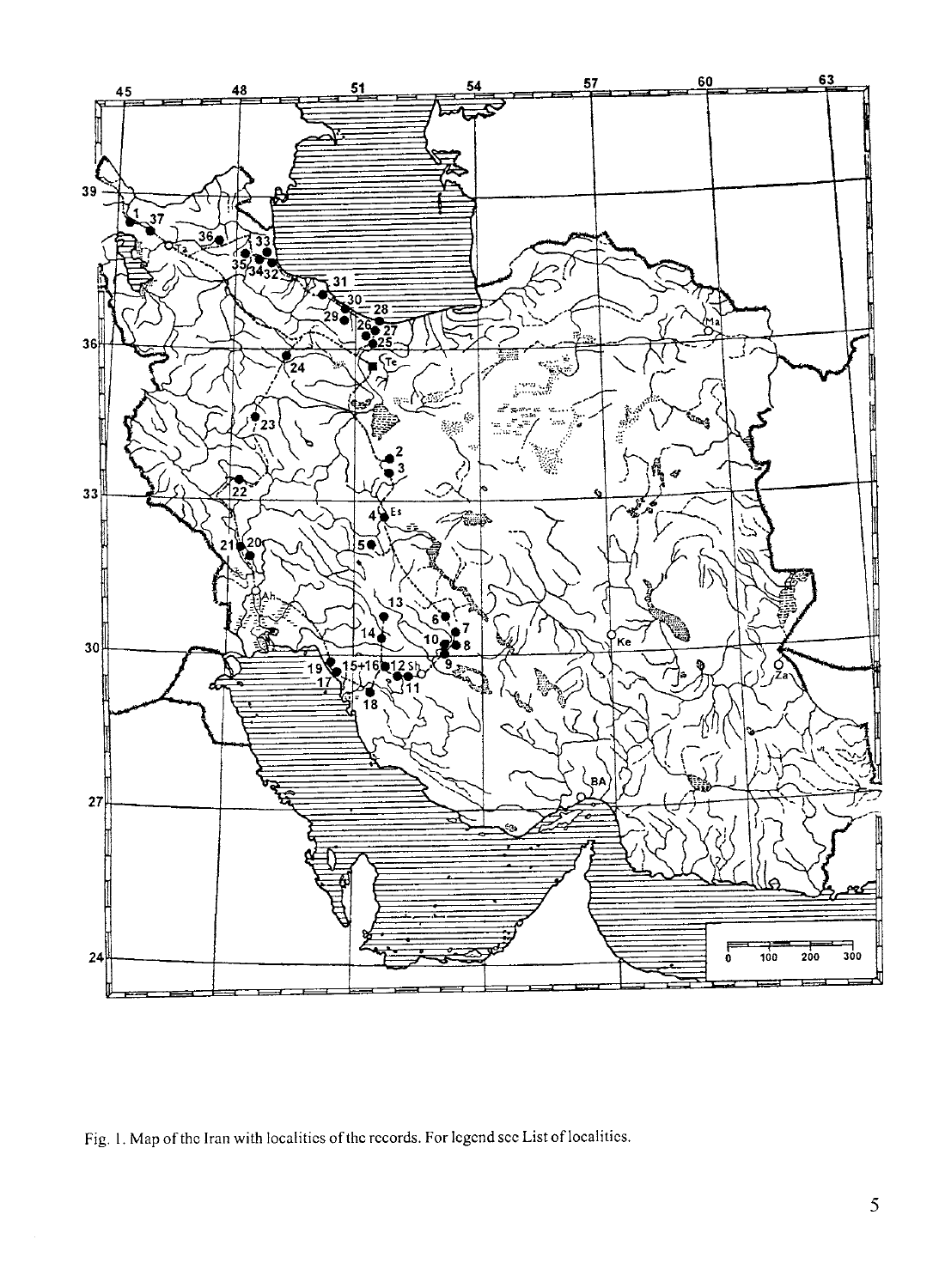- 33. Asalcm 26 km W by road (37°46'N 48°59'E), Talcsh Mts., N slopes, Gilan province, 12 May, 1890 m: 2, 14, 29, 32, (23).
- 34. Khalkhal 32 km W of Asalcm by road (37'36'N 48'32'E), Talcsh Mts., N slopcs, Gilan provincc, l2 May, 2050 m: 2, I 4, 29, (23).
- 35. Kivi (37°40'N 48°22'E), Azarbaycian-c-Sharqi province, 12 May, 1000 m: 4, 12, 15, 25, 26, (23).
- 36. Sarab 20 km NE (37°55'N 47°39'E), Azarbaycjan-c-Sharqi province, 12-13 May, 1000 m.
- 3T.Marand25kmSEbyroad(38"25'N45'46'E),Azarbaycjan-c-Sharqi provincc, l3May,900m: 8, ll,15,25.
- 38.EvOghly(38"58'N45"01'E),Azarbaycjan-c-Garbi provncc, l3May, 1000m:8,12, 15,25.
- 39. Karakurt cnv. (40°10'N 42°36'E), Kars province, Turkey, 14 May, 1800 m: 8, 12, 17, 20, 25, 26, 28.

#### Habitat

The description of habitat was performed by a botanist  $(J, S)$ . The habitat parameters were selected without any *a priori* rcfcrcncc to fauna and/or knowledge about the composition of animal species on a given locality. Each locality was charactcrizcd by thc prcscncc or abscncc of 30 habitat fcaturcs. Thc list ofhabitat fcaturcs with ascribcd numbcrs is givcn in thc Appendix 1. The habitat of each locality is described by the sequence of appropriate numbers. The numbers of features of only local, snrall-scalc, and/or marginal importancc arc givcn in parcnthcscs. Thc rcsults ofhabitat dcscription arc givcn under the List of Localities (see the above list).

#### Data processing

Faunistic data concerning localitics in Iran are presented as Species Account commented by taxonomic remarks. The data obtaincd in a single locality in Eastcm Turkcy, which was cxcludcd from furthcr analysis, arc givcn in Appcndix 2.

Thc rclationship bctwccn habitats and fauna is prcscntcd in synoptical tablcs. Wc adoptcd thc mcthod ofsynoptical tablcs which was used for processing both faunistic and habitat data (performed by J. S.). This classification method is widely used in Zürich-Montpellier approach of phytosociology.

Two indcpcndcnt classifications of localitics wcrc madc and thcir rcsults wcrc comparcd. Thc localitics wcrc classificd according to (a) thcir habitat fcaturcs, and (b) rccordcd spccics ofrcptilcs and amphibians. Both classification proccdurcs were performed ,,blind". The results were used for the evaluation of relationship between habitat type and herpetofauna.

#### SPECIES ACCOLINT

EXPLANATION. locality numbers are followed by abbreviated locality names (for full names see List of locatics. Catalogue numbers and names of collectors are given in parentheses.

#### AMPHIBIA

Anura Bufonidae

#### Bufo surdus luristanicus K. Schmidt, 1952

#### MATERIAL. 53 spec.

RECORDS. 9. Persepolis, 1 ind. captured (Sádlo); 10. Sivand, mass occurrence of juveniles, 41 spcc. (CUP/AMPH/IRA/015 55, Frynta); 13. Yasuj, 3 spcc. (NMP6V 35677/1-3, Kodym & Král); 14. Abshar, juveniles observed (Frynta); 17. Bandarc-Gonavch, Iind. capturcd (Frynta), 19. Chahak, 6 spcc. (CUP/AMPH/IRA/001-006, Frynta); 20. Choqa-Zanbil,2 spcc. (CUP/AMPH/IRA/007, CUP/AMPH/IRA/009, Frynta); 21. Shush, 1 ind. observed (Král); 22. Gholaman, 1 spcc. (CUP/ AMPH/IRA/014, Voříšck).

#### Bufo viridis ssp. Laurenti, 1768

RECORDS. 7. Qader Abad, 1 ind. captured (Král & Kaftan); 25. Vali Abad, 1 ind. captured (Kaftan).

#### Hylidae

#### Hyla savignyi Audouin, 1827

RECORDS. 10. Sivand, 2 ind. captured (Hrdý & Frynta); 11. Qarch Aghaj river, vocalisation (Frynta); 14. Abshar, vocalisation (Frynta); 22. Gholaman, 1 spcc. (Frynta).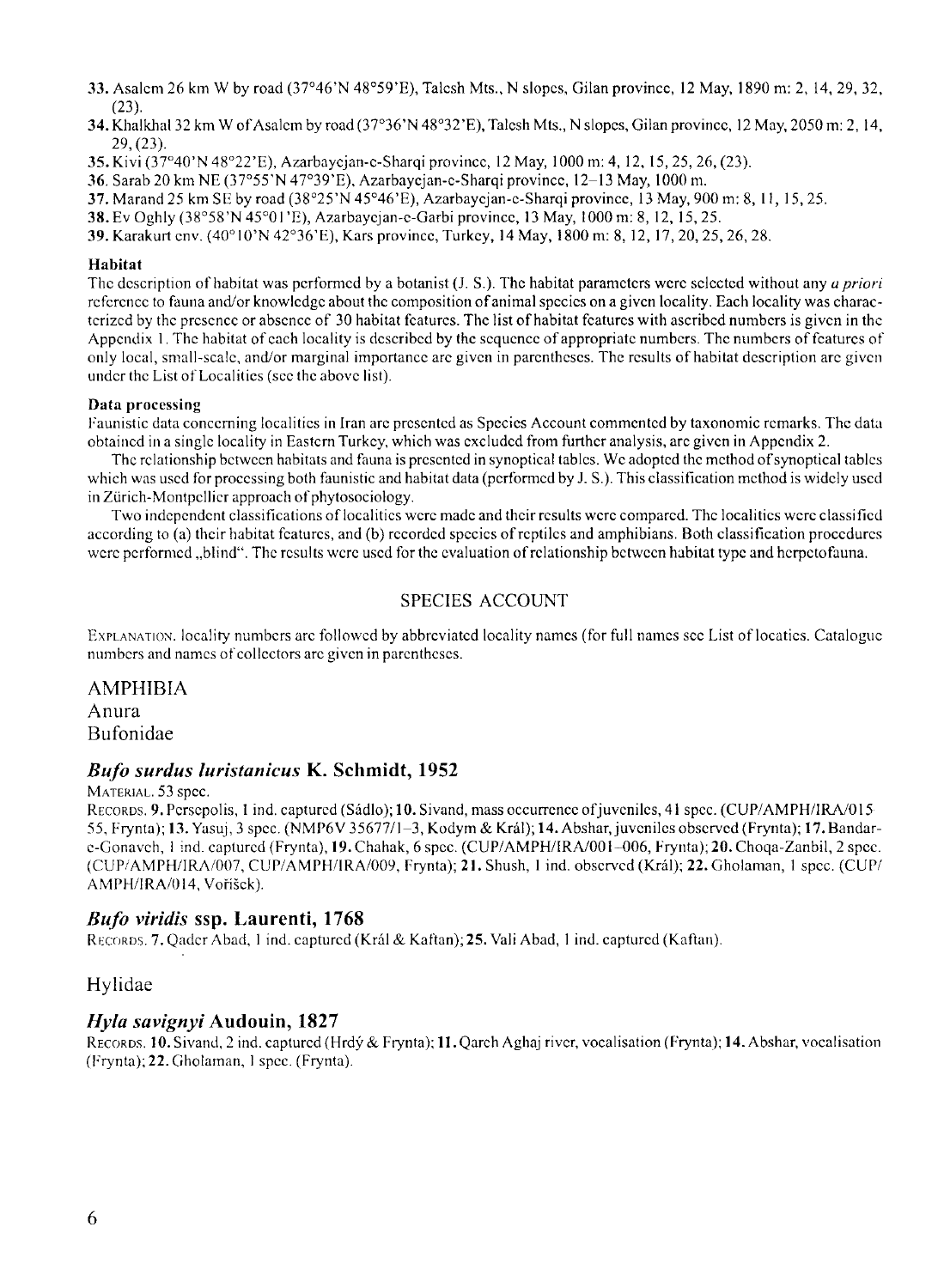## Ranidae

# Rana ,,ridibunda" Pallas, l77l

MATERIAL. 4.

RECORDS. 11. Oarch Aghaj river, vocalisation (Frynta); 14. Abshar, 1 spcc. (Frynta); 15. Bishapur, 3 spcc. (CUP/AM PH/IRA/ 010-012, Frynta); 20. Choqa-Zanbil, 1 spcc. (CUP/AMPH/IRA/008, Frynta); 22. Gholaman, 1 ind. captured (Kaftan); 31. Langarud, observation (Frynta & Kaftan).

Nore. The Iranian marsh frog has been traditionally assigned to *Rana ridibunda* Pallas, 1771 (trinomen R. r. susana Boulenger, 1905 has been occasionally used for the population from SW Iran). Recently, populations from western Turkey, Israel and the Nile delta were recognized as Rana levantina Schneider et al., 1993, which is probably the younger synonym of Rana bedriagae Camerano, 1882. Before the elucidation of the taxonomy of R. *ridibunda* complex in the Middle East we prefer to use the traditional name.

### Rana macrocnemis Boulenger, 1885

MATERIAL 1.

Rsconos.25.Vali Abad, I ind.captured(Kaftan);29.Chorti, I spcc.(CUP/AMPH/IRA/0l3,Frynta).

NOTE. Subspecies R. m. pseudodalmatina Eiselt et Schmidtler, 1971 was described from the Mazanderan province.

REPTILIA **Testudines** Emydidae

## Emys orbicularis (Linnaeus, 1758)

RECORD. 31. Langarud, observation (Kodym).

NorE. According to Fritz (1994) the population inhabiting south coast of the Caspian Sea belong to the subspecies E. o. orientalis Fritz, 1994.

# Mauremys caspica (Gmelin, 1774)

RECORDS. 7. Qader Abad, observation (Král); 20. Choqa-Zanbil, observation (Vohralík).

Nore. Because a new subspecies M. c. ventrimaculata Wischuf et Fritz, 1996 was recently described from the southern Iran we prefer to use the binomen here.

Testudinidae

# Testudo graeca Linnaeus, 1758

MATERIAL. 1.

RECORDS. 7. Oader Abad, I spcc. (CUP/REPT/IRA/069, Leikepová), 1 ind. (Šejna); 10. Sivand, 1 ind. captured (Hradský); 13. Yasuj, 2 ind. captured (Kaftan, Čiháková).

Nore. Adults from Sivand and Yasuj had an elongate more or less uniformly brown shell with upturned, emarginate posterior margin. In these characters they correspond to the subspecies  $T$ . g. zarudnyi Nikolskij, 1896.

Squamata Lacertilia Agamidae

Laudakia caucasia (Eichwald, 1831) MATERIAL, 2.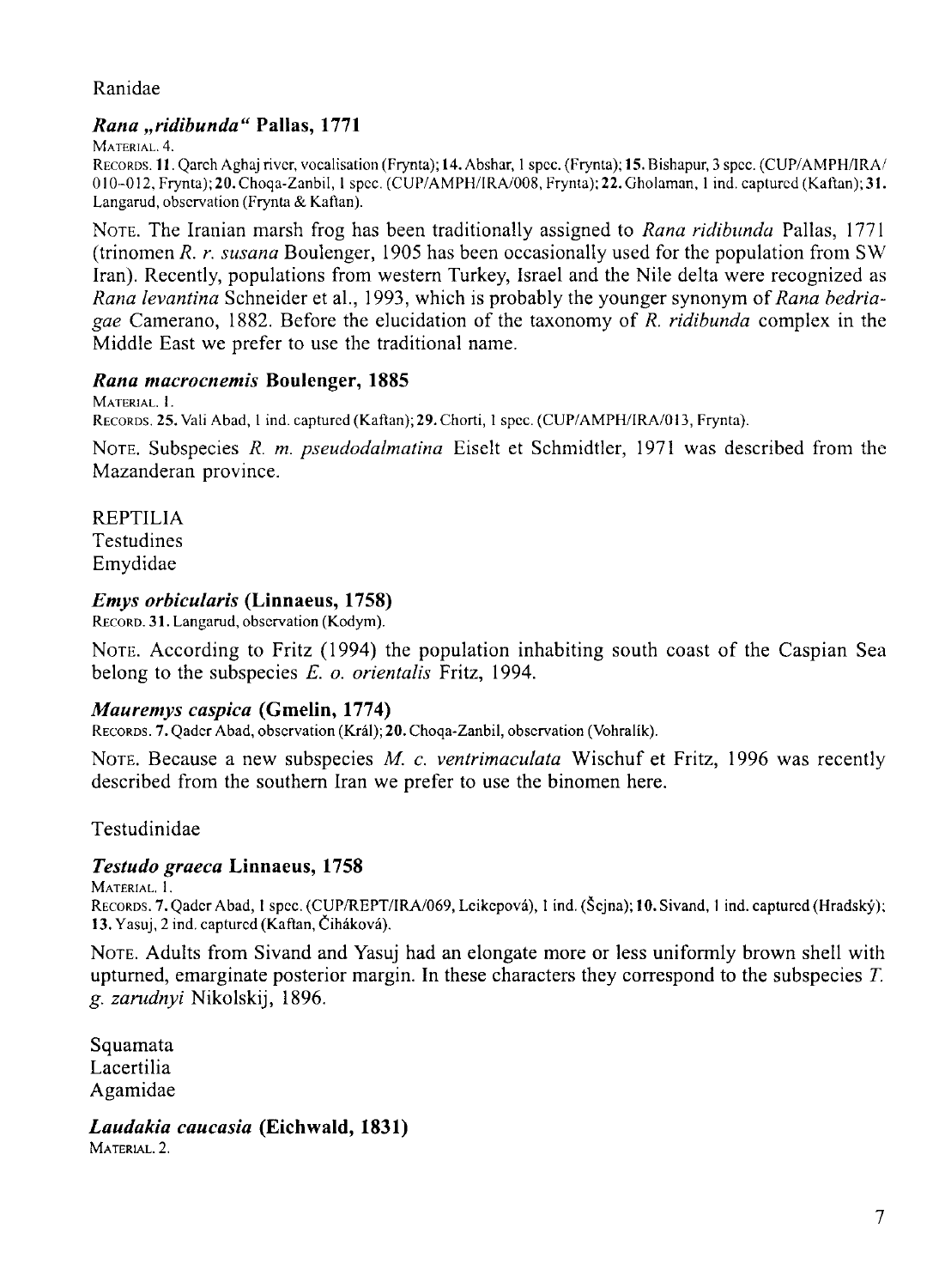Rrconos. 24. Avaj, I ind. capturcd (Rohlcna), I spcc. (CUP/REPT/IRA/030, Lcikcpovd & Frynta);25. Vali Abad, I spcc. (NMP6V 35679, Krril & Kodym).

Nore. Juvenile specimens with 170 (locality 21) and 150 scales (locality 22) around the body.

#### Laudakia nupta nupta (De Filippi, 1843)

#### MATERIAL. 2 spcc.

RECORDS. 5. Qamishlu, 1 spcc. (NMP6V 35678, Kaftan & Leikcpová); 9. Persepolis, 1 ind. captured (CUP/REPT/IRA/004, Král); 12. Dasht-e-Arzhan, 1 ind. observed and videotaped (Flegr); 13. Yasuj, 2 ind. captured (Leikepová), 1 ind. observed  $(Frynta & Čiháková); I ind. captured (Pitule); 14. Abshar, I ind. captured (Pitule); 15. Oar Sharon, I ind. observed (Frynta)$ & Čiháková); 19, Chahak, 1 ind. captured. (Lundák); 22. Gholaman, 1 ind. observed (Kaftan & Frynta).

#### Pltrynocephalus persicus de Filippi, 1863

#### MATERIAL. 1.

RECORD. 38. Ev Oghly, 1 spcc. (CUP/REPT/IRA/003, Šcina).

#### Phrynocephalus scutellatus (Olivier, 1807)

MATERIAL. 4.

RECORDS. 2. Jafar Abad, 1 spcc. (NMP6V 35680/1, Kaftan), 1 spcc. (CUP/REPT/IRA/001, Kaftan); 5. Qamishlu, 2 ind. captured, 2 spcc. (NMP6V 35680/2, CUP/REPT/IRA/002, Rohlcna).

### Trapelus agilis (Olivier, 1804)

#### MATERIAL, 4.

RECORDS. 2. Jafar Abad, 1 spcc. (CUP/REPT/IRA/008, Kaftan); 3. Natanz, 2 spcc. (NMP6V 35552, CUP/REPT/IRA/005, Šcina & Hrdý): 19. Chahak, 1 spcc. (CUP/REPT/IRA/009, Šcina). 3 ind. captured (Kaftan).

NOTE. With respect to the difficult taxonomy of the complex  $T$ , agilis-isolepis-sanquinolentus, we use T. *agilis* sensu lato.

#### Trapelus persicus persicus (Blanford, 1881)

MATERIAL. 1. RECORDS. 20. Choqa-Zanbil, 1 ind. observed (Hrdý), 1 spec. (CUP/REPT/IRA/010, Kaftan).

### Trapelus ruderatus (Olivier, 1804)

MATERIAL, 5. RECORDS. 5. Qamishlu, 2 spcc. (NMP6V 35553/1-2, Šejna), 2 spcc. (NMP6V 35553/3, CUP/REPT/IRA/006, Frynta & Cihrikovri);8. Pasargat, I spcc. (CUP/REPT/IRA/007, Kaflan); 13. Yasuj, I ind. capturcd (Kaftan).

#### Uromastyx loricata (Blanford, 1874)

RECORDS. 19. Chahak, 2 ind. captured (Frynta & Ciháková), 2 ind. captured (Král), 2 ind captured. (Pitule), 1 ind. captured. (Lcikcpovd), I ind. capturcd (VoiiSck), 5 ind. capturcd (Kodym & Kaftan);20. Choqa-Zanbil, I ind. obscrvcd (Krril).

Gekkonidae

#### Agamura persica (Duméril, 1856)

RECORDS. 4. Esfahan, 1 ind. captured (Pitulc); 5. Qamishlu, 3 ind. captured (Pitulc, Pitulová & Šejna).

#### Asaccus cf. elisae (F. Werner, 1895)

MATERIAL, 8.

RECORDS. 20. Choqa-Zanbil, 4 ind. captured (Pitulc), 2 ind. captured (Šejna), 8 spcc. (NMP6V 35681/1-4, CUP/REPT/IRA/ 041-044, Frynta).

Nore. This gecko is related to *Asaccus elisae* and *Asaccus kermanshaensis* Rastegar-Pouyani, 1996. However, it differs in phoiidotic characters from both these taxa. A thorough description will be given elsewhere.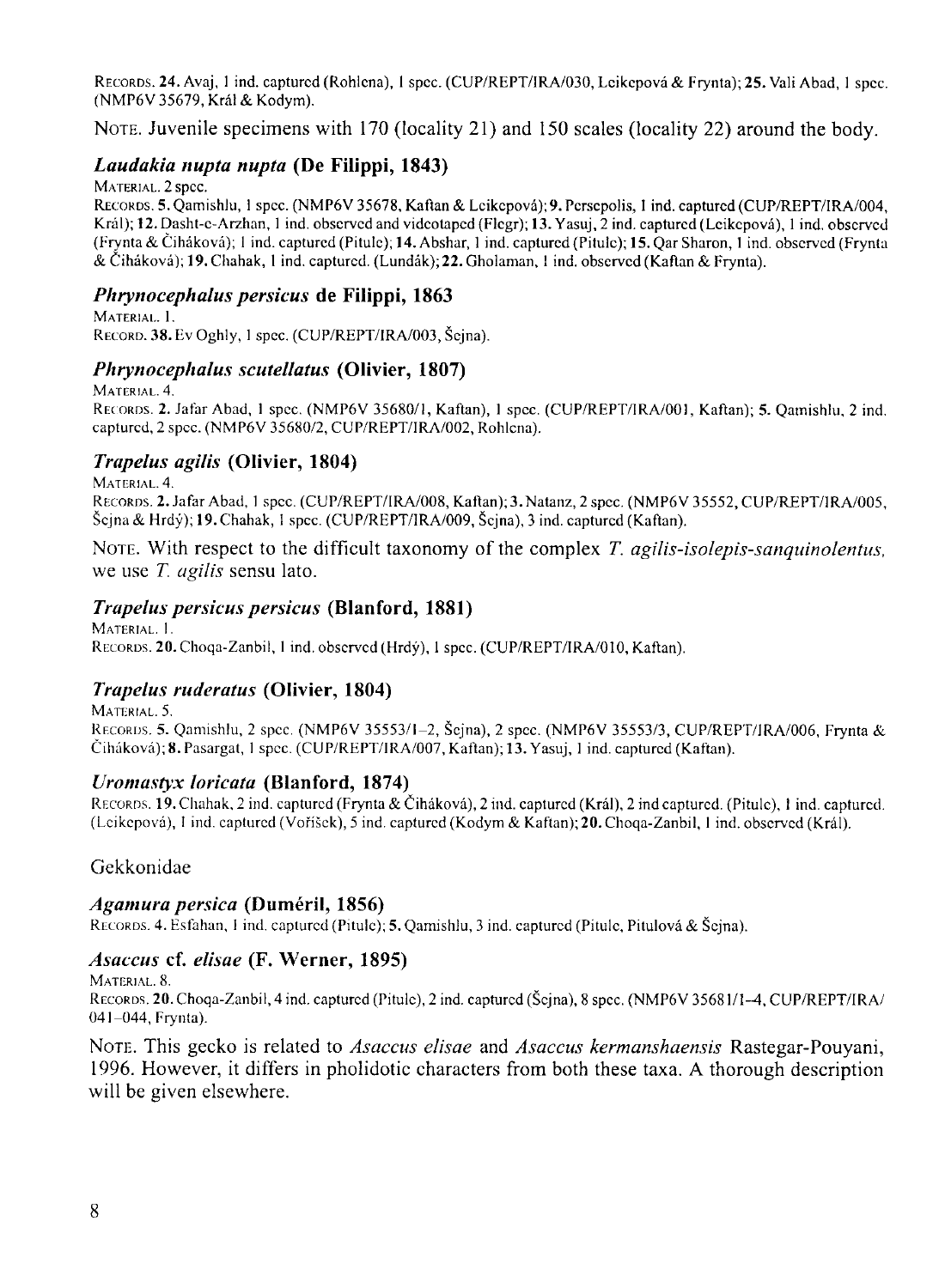## Bunopus tuberculatus Blanford, 1874

MATERIAL. 6.

RECORDS. 19. Chahak, 2 spcc. (NMP6V 35682/1-2, Kaftan), 2 ind. captured (Čiháková), 2 spcc. (CUP/REPT/IRA/027-028, Frynta), 4 ind. captured (Šejna), 2 spcc. (NMP6V 35682/3-4, Král); 20. Choqa-Zanbil, 1 ind. captured (Frynta).

#### Cyrtopodion agamuroides (Nikolskij, 1899)

MATERIAL. 3. RECORDS. 10. Sivand, 1 spcc. (NMP6V 35683, Šejna); 14. Abshar, 2 spcc. (NMP6V 35684, CUP/REPT/IRA/029, Šejna).

NOTE. According to Ščerbak & Golubjev (1986), this species has been reported from the Kerman province only. Our localities are situated further westwards in the Fars province.

## Cyrtopodion gastropholis (F. Werner, 1917)

MATERIAL. 2 Rrcoaos. 19. Chahak, 2 spcc. (NMP6V 35685, CUP/REPT/IRA/026. Scjna).

### Cyrtopodion scaber (Heyden, 1827)

MATERIAL, 2. RECORDS. 2. Jafar Abad, 4 spcc. (NMP6V 35686, CUP/REPT/IRA/034, Frynta).

Nore. Although a widespread species throughout the Middle East, it has not previously been reported from the Esfahan province (Anderson 1974, Ščerbak & Golubjev 1986).

### Hemiductylus persicus J. Anderson, 1872

MATERIAL, 1. RECORD. 14. Abshar, 1 spcc. (NMP6V 35545, Šcjna).

#### Tropiocolotes helenae (Nikolskij, 1907)

RECORDS. 20. Choqa-Zanbil, 1 ind. captured (Pitulc); 22. Gholaman, 2 ind. captured (Šcjna), 2 ind. captured (Hrdý), 1 ind. captured (Král).

NOTE. Subspecies T. helenae fasciatus Schmidtler et Schmidtler, 1972 was described from the ostans Kordestan-Kermanshah and Khuzestan-Lorestan.

### Tropiocolotes latifi Leviton et Anderson, 1972

MATERIAL, L. RECORD, 10. Sivand, 1 spcc. (CUP/REPT/IRA/059, Kaftan).

Nore. The distribution of this species is poorly known (cf. Moravec & Černý 1994), our record considerably extends the range in the southwest direction. ln the locality No. 5 (Qamishlu) an additional *Tropiocolotes* with coloration resembling our specimen of  $T$ . *latifi* was observed and photographed.

### Tropiocolotes persicus persicus (Nikolskij, 1903)

MATERIAL, 1. RECORD. 19. Chahak, 1 spcc. (NMP6V 35687, Šejna).

### Lacertidae

# Eremias persica Blanford, 1874

MATERIAL, 3. Rrconos.3. Natanz, I spcc. (CUP/REPT/lRA/023, Frynta),2 spcc. (NMP6V 35549/l-2, Kodym & Krdl).

### Eremias sp.

MATERIAL, 8.

RECORDS. 5. Oamishlu, 4 ind. captured, 8 spec. (NMP6V 35689/1-4, CUP/REPT/IRA/036-038, CUP/REPT/IRA/066, Frynta  $& \text{Čiháková)}$ , 3 ind. captured (Leikepová).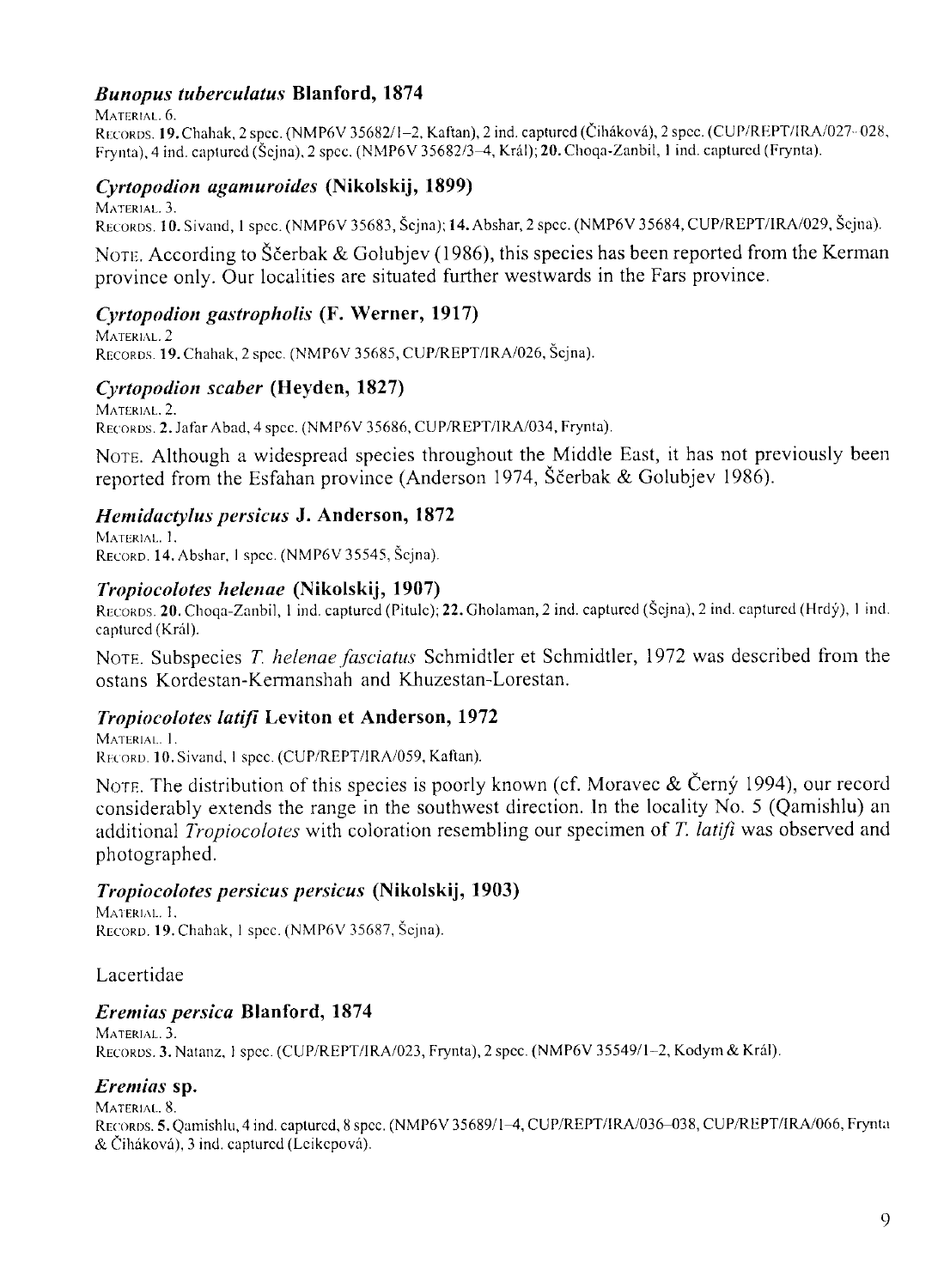Nore. Undetermined species related to  $E$ , persica. A thorough description will be given elsewhere.

## Lacerta chlorogaster Boulenger, 1908

MATERIAL<sub>7</sub>

RECORDS. 29. Chorti, 5 ind. captured (Hrdý), 2 ind. captured (Sádlo), 3 spcc. (NMP6V 35548/l-3, Čiháková), 2 ind. captured  $(Pitule)$ , 4 spcc.  $(CUP/REPT/LAC/104-106$ ,  $CUP/REPT/LAC/147$ , Frynta).

# Lacerta defilippi (Camerano, 1877)

MATERIAL, 57. RECORDS, 25. Vali Abad, 8 spec. (NMP6V 35547/1–8, Král); 4 ind. captured (Pitulc); 8 ind. captured and 45 spec. (CUP/ REPT/LAC/9-53, Frynta, Čiháková & Flegr).

#### Lacerta princeps princeps Blanford, 1874

MATERIAL, 3. RECORDS. 13. Yasuj, 2 spcc. (NMP6V 35688/1-2, Kaftan), 1 spcc. (CUP/REPT/IRA/024, Flegr).

### Lacertu strigata Eichwald, 1831

MATERIAL. 1.

RECORDS. 25. Vali Abad, I juv. ind. captured (Šejna), 1 spcc. (CUP/REPT/IRA/067, Zitková); 28. Chalus, sca coast, 1 ind. observed (Flegr); 29. Chorti, I ind. observed (Flegr), I ind. observed (Šejna); 31. Langarud, 5 ind. observed (Frynta).

#### Luccrta sp.

MATERIAL. L. RECORDS. 34. Khalkhal, 1 spcc. (CUP/REPT/IRA/060, Kaftan).

Nore. Undetermined species resembling L. raddei Boettger, 1892. A thorough description will be given elsewhere. Rostral shield in contact with the frontonasal one. Nostrils are not in contact with rostral shield. 10 preanal shields are arranged in a symmetric manner. Two of them (medial) are enlarged.

### Mesalina cf. watsonana Stoliczka, 1872

MATERIAL, 3.

RECORDS. 2. Jafar Abad, I spcc. (CUP/REPT/IRA/047, Zitková), I spcc. (NMP6V 35550, Frynta); 6. Hanc Hourc, 1 spcc. (CUP/REPT/IRA/046, Frynta).

Nore. The specimens examined have a free collar with enlarged marginal scales.

#### Ophisops elegans Ménétriés, 1832

MATERIAL. 16.

RECORDS. I. Markan, 1 ind. captured (Frynta); 5. Qamishlu, 1 ind. captured (Flegr), 7 spcc. (NMP6V 35554/1-7, Frynta, Čiháková, Flegr & Sádlo); 7. Qader Abad, ind. captured (Frynta); 8. Pasargat, 1 spcc. (CUP/REPT/IRA/048, Frynta); 12. Dasht-c-Arzhan, Iind. capturcd (Frynta), 3 spcc. (CUP/REPT/IRA/057-058, Frynta); 13. Yasuj,4 spcc. (CUP/REPT/IRA / 041-044, Frynta), 1 ind. captured (Leikepová); 22. Gholaman, 1 spcc. (CUP/REPT/IRA/049, Frynta); 37. Marand, 1 spec. (CUP/REPT/IRA/050, Sádlo).

Norr. All specimens have two postnasals. Dark vertebral line is usually inconspicuous or absent. In animals from the localities 8, 12, and 37 a short vertebral line reaches maximally shoulder.

Scincidae

### Ablepharus pannonicus (Fitzinger in Lichtenstein, 1823)

 $M$  $ATFRL.$  2.

RECORDS. 5. Qamishlu, I ind. obscrvcd (Hrdý); 10. Sivand, I spcc. (CUP/REPT/IRA/056, Frynta); 12. Dasht-c-Arzhan, I spcc. (NMP6V 34556, Kodym); 13. Yasuj, 2 ind. captured (Hrdý), 1 ind. observed (Frynta).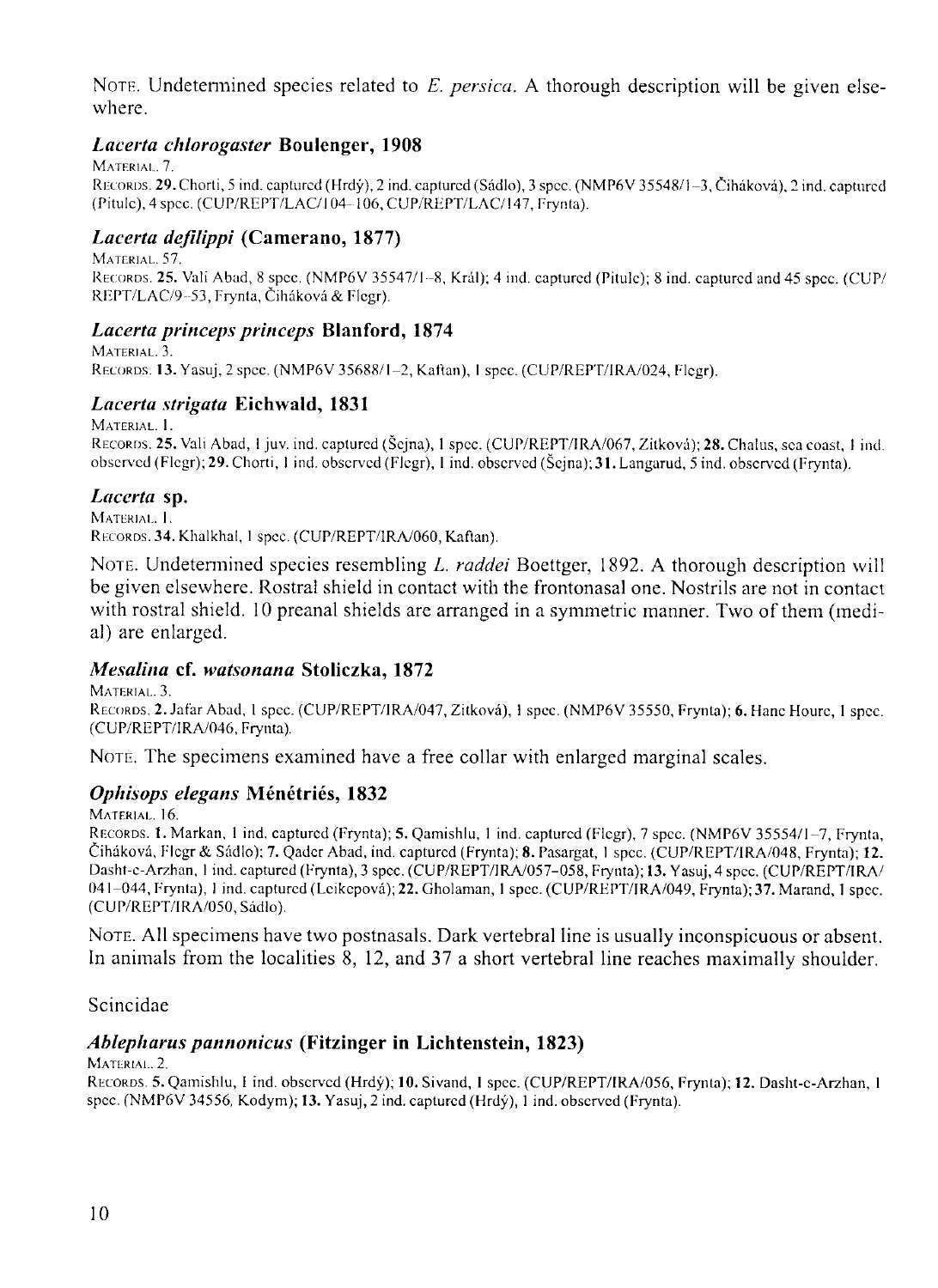#### Eumeces schneideri princeps Eichn'ald, 1839

MATERIAL 1. RECORD. 1. Markan, 1 spcc. (Kaftan).

#### Mabuya "aurata" (Linnaeus, 1758)

MATERIAL 1 RECORDS. 1. Markan. 1 spcc. (NMP6V 35555, Obuch): 14. Abshar. 2 ind. captured (Šcina & Kaftan). 4 ind. obscrved (Čiháková & Frynta): 22. Gholaman, obscrvation (Frynta & Kaftan). 1 ind. captured (Šcina).

Nore. Awaiting a clarification of the complex taxonomy of M. aurata complex we give a tentative determination. It should be mentioned that scincids of the genus  $Mabuva$ , most probably M. ., aurata " were observed in additional five localities:

7. Oader Abad (Šejna); 10. Sivand (Flegr); 12. Dasht-e-Arzhan (Flegr); 13. Yasuj (Kaftan & Leikepová); 15. Oar Sharon ( Kral).

#### Ophiomorus persicus (Steindachner, 1867)

MATERIAL 2. RECORDS. 10. Sivand, 2 spec. (NMP6V 35557, CUP/REPT/IRA/062, Král).

Anguidae

#### Anguis fragilis colchicus (Nordmann, 1840)

MATERIAL. 4.

RECORDS. 29. Chorti, I ind. observed (Pitule), 5 ind. observed (Kaftan); 32. Asalem 12 km W, 1 spec. (NMP6V 35557, Král); 33. Asalem 26 km W, 2 spcc. (CUP/REPT/IRA/021-022, Kaftan), 1 spcc. (CUP/REPT/IRA/068, Šcjna).

#### Ophisaurus apodus (Pallas, 1775)

Rrconos. 26. Chalus 45 knr S, I ind. capturcd and I dcad found on thc road (Krdl & Kafian); 27. Chalus 25 km S, I incl. obscrved (Obuch); 29. Chorti, 1 ind. observed (Šejna); 32. Asalem 12 km W, I ind. captured (Hrdý).

Serpentes

1'yphlopidae

#### Typhlops vermicularis Merrem, 1820

#### MATERIAL, 5.

Recoros.8. Pasargat, I spcc. (NMP6V 35558, Krdl); 10. Sivand, I spcc. (CUP/REPT/IRA/032, Kaf'tan); 14. Abshar, I incl. captured (Šejna); 22. Gholaman, 1 ind. captured (Šejna), 1 ind. captured (Hrdý), 1 ind. captured, 1 spec. (NMP6V 35559. Krril); 24. Avaj, I ind. capturcd (Frynta); 27. Chalus 25 km S, I spcc. (CUP/REPT/IRA/045, Kaftan); 35. Kivi,2 ind. captured,  $1$  spcc. (CUP/REPT/IRA/040, Šejna).

Leptotyphlopidae

### Leptotyphlops macrorhynchus (Jan, 1861)

MATERIAL, 1. RECORDS. 22. Gholaman, 1 spcc. (CUP/REPT/IRA/039, Král), 2 ind. captured. (Hrdý).

Boidae

### Eryx jaculus (Linnaeus, 1758)

RECORD. 10. Sivand, 1 ind. observed (Hrdý).

Nore. Ervx jaculus familiaris Eichwald, 1831 is recognized from NW Iran by some authors.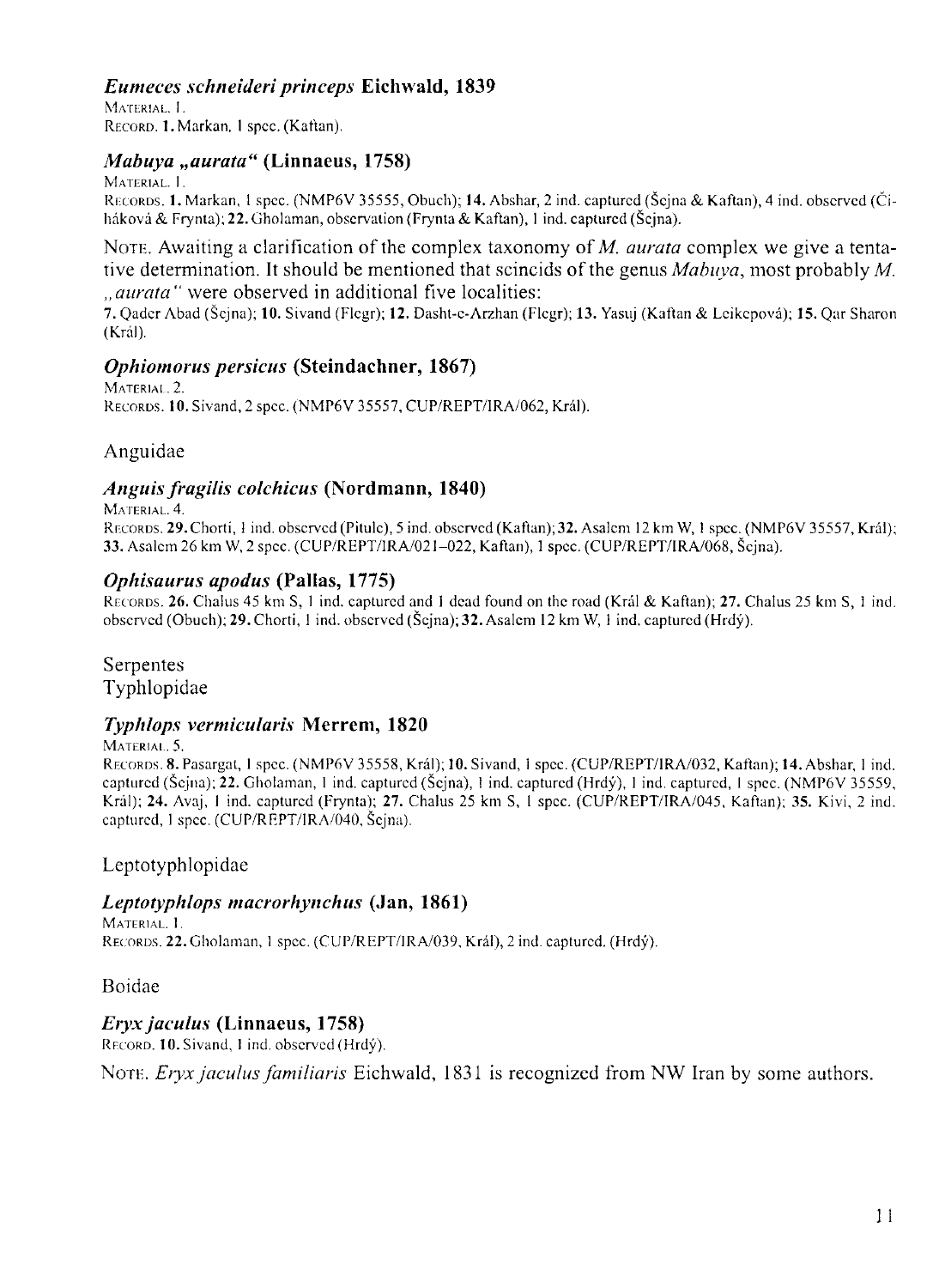## Colubridae

## Coluber najadum najadum (Eichwald, 1831)

MATERIAL, 2. RECORDS. 5. Qamishlu, 1 spcc. (CUP/REPT/IRA/031, Kaftan); 13. Yasuj, 1 ind. captured (Šcjna); 24. Avaj, 1 spcc. (NMP6V 35563, Scjna);

## Coluber ravergieri Reuss, 1834

MATERIAL. L. RECORD. 25. Vali Abad, 1 spcc. (CUP/REPT/IRA/011, Král).

## Coluber rhodorachis (Jan, 1865)

MATERIAL L RECORD, 5. Qamishlu, 1 spcc. (CUP/REPT/IRA/015, Sádlo & Frynta).

NOTE. The specimen collected has a distinct longitudinal reddish stripe. Populations of this pattern are often understood as nominoptypical subspecies.

#### Coluber schmidti Nikolskij, 1909

MATERIAL, L. RECORD. 24. Avaj, I spec. (CUP/REPT/IRA/016, Hrdý).

### Coronella austriaca austriaca Laurenti, 1768

MATERIAL, 3. RECORDS. 25. Vali Abad, I spcc. (NMP6V 35562/1-2, Král), I spcc. (CUP/REPT/IRA/014, Komárck): 27. Chalus 25 km S, 1 ind. captured (Hrdý):  $32$ . Asalem 12 km W, 1 ind. observed (Král).

### Eirenis punctatolineatus (Boettger, 1892)

MATERIAL, 4. RECORDS. 1. Markan, I ind. captured (Šejna), I spec. (NMP6V 35565, Šejna), I spec. (CUP/REPT/IRA/020, Kaftan); 7. Qader Abad, I ind. captured (Kaftan); 14. Abshar, 2 ind. captured (Kaftan); 22. Gholaman, I spec. (NMP6V 35566, Král);  $24.$  Avaj, 1 spcc. (CUP/REPT/IRA/025, Šejna).

### Elaphe persica Werner, l9l3

MATERIAL, 1. RECORDS. 29. Chorti, I ind. captured (Kaftan), 1 juv. spcc. (NMP6V 35561, Kodym).

### Lytorhynchus ridgewayi Boulenger, 1887

MATERIAL. L. RECORD. 6. Hanc Houre, 1 spec. (CUP/REPT/IRA/035, Hrdý).

### Malpolon monspessulanus insignitus (Geoffroy St. Hilaire, 1809)

MATERIAL, L. RECORD. 22. Gholaman, 1 spec. (NMP6V 35676, Král), 1 ind. observed (Šejna).

### Psammophis lineolatum Brandt, 1838

RECORD, 5. Qamishlu, 1 ind. captured (Kodym).

### Psammophis schokari (Forskal, 1775)

MATERIAL, L. RECORDS. 2. Jafar Abad, 1 ind. captured (Kaftan); 14. Abshar, 1 spcc. (CUP/REPT/IRA/013, Kaftan).

### Natrix natrix (Linnaeus, 1758)

MATERIAL. 2.

RECORDS. 29. Chorti, I ind. with coloration, persa" captured (Kaftan); 31. Langarud, 2 spcc. with a standard slightly melanistic coloration (CUP/REPT/IRA/017-018, Frynta).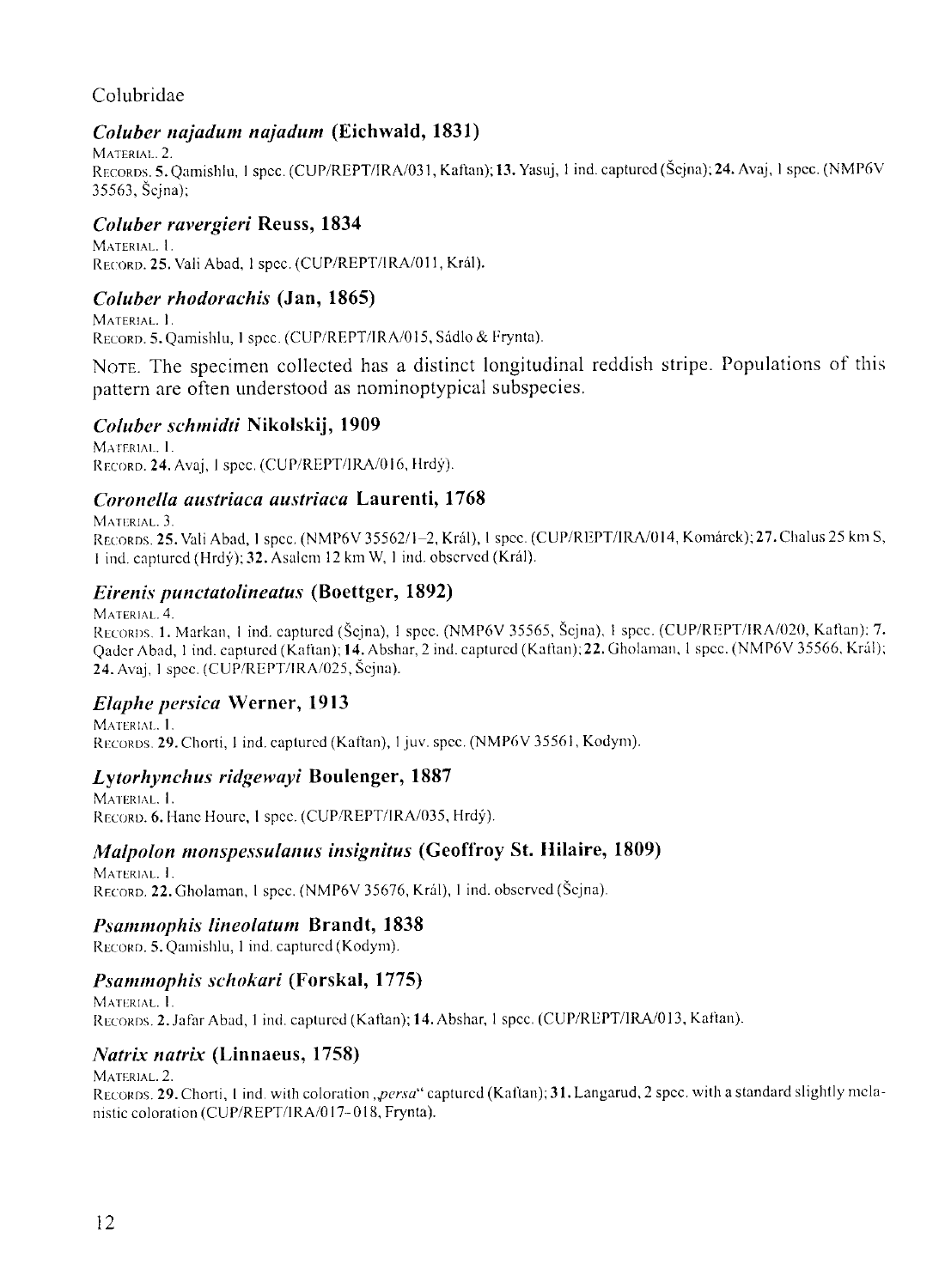## Natrix tessellata (Laurenti, 1768)

MATERIAL, 2. RECORDS, 10. Sivand, 1 spec. (NMP6V 35568, Voříšek); 25. Vali Abad, 1 ind. captured (Kaftan); 30. Ramsar, 1 ind. observed (Frynta); 31. Langarud, 1 spec. (CUP/REPT/IRA/019, Sádlo).

#### Pseudocyclophis persica (Anderson, 1872)

MATERIAL, 3.

RECORDS. 7. Oader Abad, 2 spec. (NMP6V 35560, CUP/REPT/IRA/033, Frynta); 12. Dasht-c-Arzhan, 1 spec. (CUP/REPT/ IRA/064, Čiháková & Frynta).

NOTE. Regarding mainly the colour pattern 2–3 subspecies are distinguished by some authors (see e. g. Bannikov et al. 1977). The coloration of two subadult specimens from loc. 7 corresponds to the nominotypical form (head and neck with three more or less fused dark bands, body uniformly light). However, the adult specimen from loc. 12 differs from the previous ones in having unicolored head, which is only slightly darker than the body. This colour pattern is reported for the males of the eastern subspecies  $P$ . p. walteri (Boettger, 1888), nevertheless the mentioned specimen has lower number of subcaudals (70 versus 75-110 given by Bannikov et al. 1977 for walteri). Thus the current knowledge of the taxonomy of P. persica seems not to be sufficient.

#### Spalerosophis diadema schiraziana Jan, 1865.

RECORD. 7. Qader Abad, fragments of the skin (Kodym).

#### Spalerosophis microlepis (Jan, 1865).

RECORD. 5. Qamishlu, 1 ind. captured (Kaftan).

#### Viperidae

#### Agkistrodon intermedius caucasicus (Nikolskij, 1907)

MATERIAL, L

RECORDS. 25. Vali Abad, 1 spec. (NMP6V 35563, Král), 1 ind. captured (Kaftan), 1 ind. observed (Obuch); 29. Chorti, 1 ind. captured (Šejna).

#### Echis carinatus (Schneider, 1801)

RECORDS. 19. Chahak, 2 ind. captured (Kaftan), 1 ind. captured (Šcina).

NOTE. The subspecific status has not been determined.

#### Vipera lebetina obtusa Dwigubsky, 1832

RECORDS. 7. Qader Abad, fragments of the skin (Kodym); 22. Gholaman, 1 ind. captured (Kaftan).

#### ECOLOGICAL REQUIRMENTS AND BIOGEOGRAPHIC PATTERN

When classified according to habitat parameters, the localities split into the four well-defined groups (Tab. 1). Parameters of both landscape (Landscape vegetation units, Rainfall) and local (Local habitat features) level contributed to the classification, however, the former level played the major role. Resulting groups of localities are characterized as follows: A-area of the Persian Gulf, B-areas of "true" deserts, C-areas of xerophilous woodland including secondarily deforested desert landscapes, D-area of mesophilous Hyrcanian woodland in the Alborz Mts, the Talesh Mts, and the Caspian coast.

In spite of the limited amount of our material and also the fact that some localities were selected unintentionally (e.g., some camping or resting sites), the distribution of amphibian and reptile species in individual localities showed a clear pattern. The same distinct groups of locali-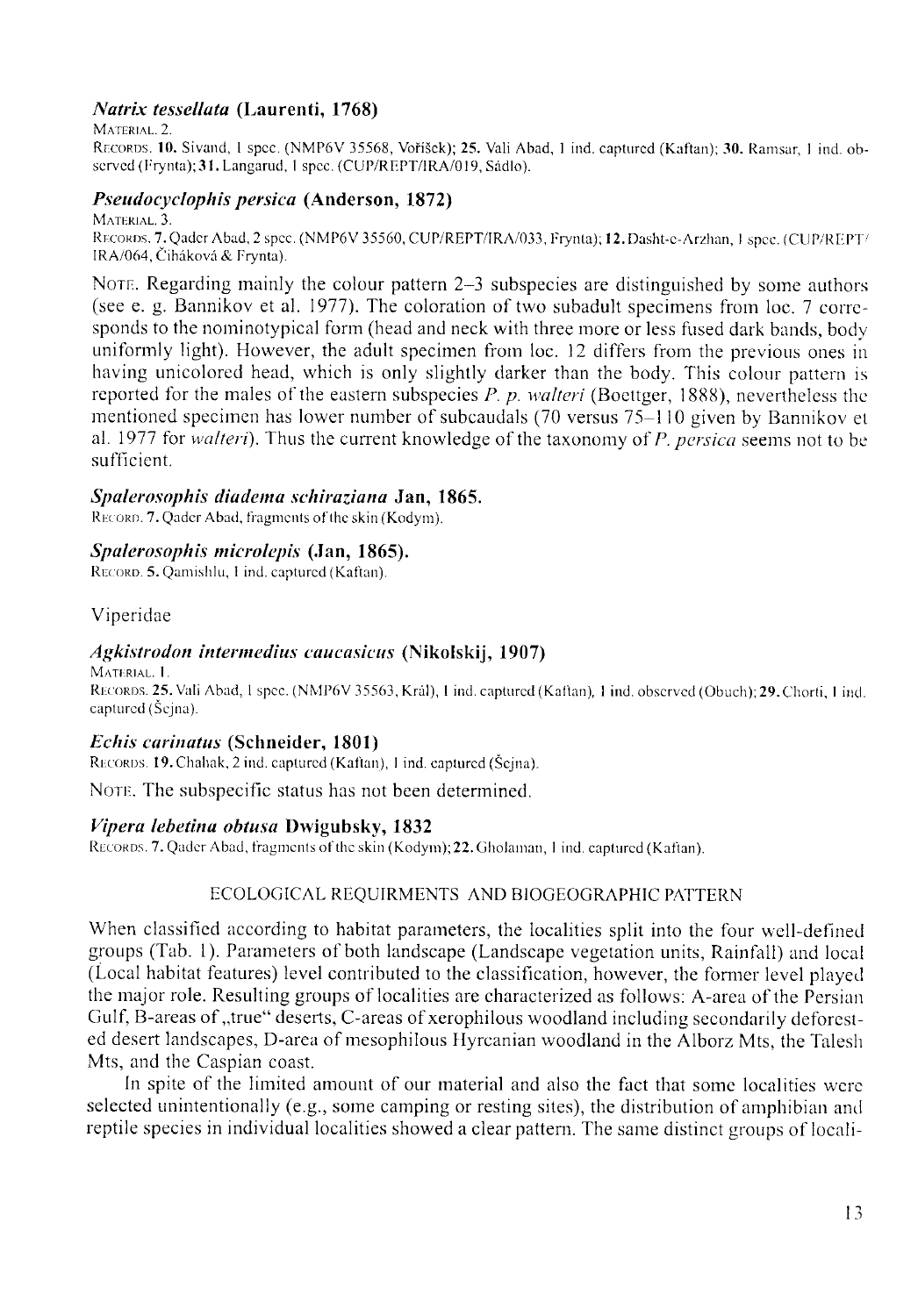| Number of locality:<br>Habitat features |              |              | A A A A<br>20 21 19 17      |                           |   | 7 <sub>9</sub> |              | B B B B<br>$\overline{2}$ | 8                         | $\overline{B}$<br>$24 \t 4 \t 3$ |                      |            |               | <b>BBBBBB</b><br>5 38 6 37                                                                    |                           |        |                     |                | c c c c c<br>15 35 11 12 1              |                   |                           |   |               | $C$ $C$ $C$ $C$<br>22 13 14 10 |                           |   |                |                                        | DDDD<br>32 25 26 27       |                           |        | $D$ $D$ $D$ $D$ $D$ $D$<br>33 34 29 31 28 30 |           |             |        |
|-----------------------------------------|--------------|--------------|-----------------------------|---------------------------|---|----------------|--------------|---------------------------|---------------------------|----------------------------------|----------------------|------------|---------------|-----------------------------------------------------------------------------------------------|---------------------------|--------|---------------------|----------------|-----------------------------------------|-------------------|---------------------------|---|---------------|--------------------------------|---------------------------|---|----------------|----------------------------------------|---------------------------|---------------------------|--------|----------------------------------------------|-----------|-------------|--------|
| $\pm 1$                                 |              |              | $x \times x \times x$       |                           |   | and the        |              |                           |                           |                                  |                      |            |               |                                                                                               | $\cdot$ x                 |        |                     |                |                                         |                   |                           |   |               |                                |                           |   |                |                                        |                           |                           |        |                                              |           |             |        |
| 9                                       |              |              | $x \times x$                |                           |   |                |              |                           |                           |                                  |                      |            |               |                                                                                               |                           |        |                     |                |                                         |                   |                           |   |               |                                |                           |   |                |                                        |                           |                           |        |                                              |           |             |        |
| 16                                      |              |              | $X$ $X$ $X$ .               |                           |   | $\mathbf{a}$   |              | x                         |                           |                                  |                      |            |               |                                                                                               |                           |        |                     |                |                                         |                   |                           |   |               |                                |                           |   |                |                                        |                           |                           |        |                                              |           |             |        |
| 25                                      |              |              | $X$ $X$ $X$ .               |                           |   |                |              | $a \times x \times x$     |                           |                                  |                      |            |               |                                                                                               |                           |        |                     |                | $X$ $X$ $X$                             |                   |                           | x |               |                                |                           |   |                |                                        |                           |                           |        |                                              |           |             |        |
| 24                                      |              |              |                             |                           |   |                |              |                           |                           |                                  |                      |            |               | $X$ , $X$ , $X$ , $X$ , $X$ , $X$ , $X$ , $X$                                                 |                           |        |                     |                | $x \times a \times x$                   |                   |                           |   |               |                                |                           |   |                |                                        |                           |                           |        |                                              |           |             |        |
| 15                                      |              | $\sim$       | $\sim$                      |                           |   |                |              |                           |                           |                                  |                      |            |               | $\begin{array}{cccccccccccccccccc} .& & X & X & X & X & X & X & X & X & X & X \\ \end{array}$ |                           |        |                     |                | $X$ $X$ $X$ $X$ $X$                     |                   |                           |   | a             |                                |                           |   |                |                                        |                           |                           |        |                                              |           |             |        |
| $_{10}$                                 |              |              | $\mathcal{L}_{\mathcal{A}}$ | ×.                        |   |                |              | $x \cdot x$ .             |                           | $X$ $X$ $X$                      |                      |            | $\mathbf{x}$  | $\sim$                                                                                        | $X$ .                     |        |                     |                |                                         |                   |                           |   |               |                                |                           |   |                |                                        |                           |                           |        |                                              |           |             |        |
| 6                                       |              |              | $\sim$                      |                           |   | $x \mathbf{x}$ |              | $\sim$                    | $\boldsymbol{\mathsf{x}}$ | $\ddot{\phantom{1}}$             | $\ddot{\phantom{1}}$ | $\sim$     | $\mathbf x$   |                                                                                               | $\boldsymbol{\mathsf{x}}$ | $\sim$ | ÷.                  |                | x                                       |                   |                           |   |               |                                |                           |   |                |                                        |                           |                           |        |                                              |           |             |        |
| $\tau$                                  |              |              | $\ddot{\phantom{a}}$        | $\sim$                    |   |                |              |                           |                           |                                  |                      |            | $\mathcal{L}$ |                                                                                               |                           |        |                     |                |                                         |                   |                           |   |               |                                |                           |   |                |                                        |                           |                           |        |                                              |           |             |        |
| 23                                      |              | λ            | $\sim$                      | $\sim$                    |   |                |              | $\cdot$ $x$ $x$ $x$       |                           | $\sim 10^{-1}$                   | $\sim$               | $\sim$     |               |                                                                                               |                           |        |                     |                |                                         |                   |                           |   |               |                                |                           |   |                |                                        |                           |                           |        |                                              |           |             |        |
| 12                                      |              |              |                             |                           |   |                | $\mathbf{x}$ | $\sim$                    | $\boldsymbol{\mathsf{x}}$ | ÷.                               |                      |            |               | $\mathbf{x}$                                                                                  |                           | $\sim$ |                     |                | $X$ $X$ $X$ $X$ $X$                     |                   |                           |   |               | $x \times x \times x$          |                           |   |                |                                        |                           |                           |        |                                              |           |             |        |
| 4                                       |              |              |                             |                           |   |                | - 2          |                           |                           | $\Delta$                         |                      |            |               |                                                                                               | чà.                       | - 14   |                     | $x \mathbf{x}$ |                                         | <b>Contractor</b> |                           |   |               | $\ldots$ $X$ .                 |                           |   |                |                                        |                           |                           |        |                                              |           |             |        |
| $\mathbf{3}$                            |              |              |                             |                           |   |                |              |                           |                           |                                  |                      |            |               |                                                                                               |                           |        |                     |                | $\ldots$ $\ldots$ $\mathbf{x}$ $\ldots$ |                   |                           |   |               | $X = X$                        |                           |   |                |                                        |                           |                           |        |                                              |           |             |        |
| 20                                      |              |              |                             |                           | x |                |              |                           |                           |                                  |                      |            |               |                                                                                               |                           |        |                     |                | $x \cdot x \cdot a$                     |                   |                           |   |               | $a \cdot x a$                  |                           |   |                |                                        | $X$ $X$ $X$               |                           |        |                                              |           |             |        |
| 29                                      | x            |              |                             |                           |   |                |              |                           |                           |                                  |                      |            |               |                                                                                               |                           |        | $\alpha$ . $\alpha$ |                |                                         | $\cdot$ X $\cdot$ |                           |   |               | $X$ $X$ $X$ $X$                |                           |   |                | $\cdot$ $x \cdot x$                    | $\cdot$                   |                           |        |                                              |           |             |        |
| 26                                      | $\mathbf{a}$ | $\sim$       |                             |                           | x |                |              |                           |                           |                                  |                      |            |               |                                                                                               |                           |        |                     | $\mathbf{r}$   | $\sim$                                  |                   | $\sim$ $\sim$             |   |               | $x \cdot a$                    |                           |   | $x \mathbf{x}$ | $\sim$                                 |                           |                           |        |                                              |           |             |        |
| 13                                      |              |              |                             |                           |   |                |              |                           |                           |                                  |                      |            |               |                                                                                               |                           |        |                     |                |                                         |                   |                           |   |               |                                |                           |   |                |                                        | $\cdot$ x x x             |                           |        | . . <b>x x x x</b>                           |           |             |        |
| $\mathbf{I}$                            |              |              |                             |                           |   |                |              |                           |                           |                                  |                      |            |               |                                                                                               |                           |        |                     |                |                                         |                   |                           |   |               |                                |                           |   |                | $X = 1 - 1$                            | $\boldsymbol{\mathsf{x}}$ |                           |        | . . <b>x x x x</b>                           |           |             |        |
| 30                                      |              |              |                             |                           |   |                |              |                           |                           |                                  |                      |            |               |                                                                                               |                           |        |                     |                |                                         |                   |                           |   |               |                                |                           |   |                | $X - X$                                | $\boldsymbol{\mathsf{x}}$ | $\boldsymbol{\mathsf{x}}$ | $\sim$ | $\mathbf{x}$                                 | ÷.        |             |        |
| 22                                      | ÷            | $\mathbf{a}$ |                             | $\boldsymbol{\mathsf{x}}$ |   |                |              |                           |                           |                                  |                      |            |               |                                                                                               |                           |        | x                   | a              |                                         |                   |                           |   |               |                                |                           |   |                | $x$ a $x$                              | $\sim$                    | $a \quad a$               |        | $\ddot{\phantom{a}}$                         |           | $X$ $X$ $X$ |        |
| 21                                      | a            |              |                             |                           |   |                |              | х                         |                           |                                  |                      |            | a             |                                                                                               |                           |        |                     |                |                                         |                   |                           |   |               |                                |                           |   |                |                                        | $X \times X$ $X$          | $\alpha = 1/2$            |        | $\mathbf{a}$                                 | $\cdot$ X |             | $\sim$ |
| 27                                      |              |              |                             |                           |   |                |              |                           |                           |                                  |                      |            |               |                                                                                               |                           |        |                     |                |                                         |                   |                           |   |               |                                |                           |   |                | $X$ $X$ $\ldots$                       |                           | $x \times$                |        |                                              |           |             |        |
| $\overline{c}$                          |              |              |                             |                           |   |                |              |                           |                           |                                  |                      |            |               |                                                                                               |                           |        |                     |                |                                         |                   |                           |   |               |                                |                           |   |                | $\mathbf{x} = \mathbf{X} - \mathbf{X}$ |                           | $X - X$                   |        | $\sim$                                       |           |             |        |
| 4                                       |              |              |                             |                           |   |                |              |                           |                           |                                  |                      |            |               |                                                                                               |                           |        |                     |                |                                         |                   |                           |   |               |                                |                           |   |                | $X \rightarrow \cdots$                 |                           | $x - x$                   |        | $\sim$                                       |           |             |        |
| 17                                      |              |              |                             |                           |   |                | $1 - X - 1$  |                           | $\sim$                    | $\mathbf{x}$                     | $\sim$               | $a \times$ |               | $\sim$                                                                                        |                           | $\sim$ | $X$ .               |                | $\sim$                                  |                   | $a \times$                |   |               | $x$ a $x$ $x$                  |                           |   |                |                                        | $a \times x \times x$     | ú.                        | $\sim$ | $\mathbf{a}$                                 | r.        |             |        |
| 28                                      | ×.           | $\mathbf{x}$ | $\mathbf{r}$                | $\boldsymbol{\mathsf{x}}$ |   |                | $\sim$       |                           |                           | x a x a                          |                      | $\sim$     | a             |                                                                                               |                           |        | x                   | $\sim$         |                                         | $\lambda$         | $\sim$                    |   | $\sim$ $\sim$ | $\mathbf{x}$                   | $\sim$                    | a |                |                                        |                           |                           | $\sim$ |                                              |           | $X$ $X$ $X$ |        |
| $\{0$                                   |              |              |                             |                           | x |                |              |                           |                           |                                  |                      |            |               |                                                                                               |                           |        | $\sim$              | $\sim$         | х                                       | $\overline{a}$    | a                         |   |               | $\blacksquare$                 | a                         |   |                |                                        |                           |                           |        |                                              | x         |             | x      |
| 8                                       |              |              |                             |                           |   |                |              |                           |                           |                                  |                      |            |               |                                                                                               |                           |        |                     |                |                                         |                   | $\boldsymbol{\mathbf{x}}$ |   |               |                                |                           |   |                |                                        |                           |                           |        |                                              |           |             |        |
| 5                                       |              |              |                             |                           |   |                |              |                           |                           |                                  |                      |            |               |                                                                                               |                           |        |                     |                |                                         |                   |                           |   |               |                                | $\boldsymbol{\mathsf{x}}$ |   |                |                                        |                           |                           |        |                                              |           |             |        |
| 18                                      |              | $\sim$       | $\boldsymbol{\mathsf{x}}$   |                           |   |                |              |                           |                           |                                  |                      |            |               |                                                                                               |                           |        |                     |                |                                         |                   |                           |   | ÷             |                                |                           |   |                |                                        |                           |                           |        |                                              |           |             |        |

Table 1. Synoptical table of environmental features in the individual localities. Abbreviations: Groups of localities: A - arca of the Persian gulf, B - areas of ,,true" deserts, C - areas of xerophilous woodland including secondary deforested desert landscapcs, D - arca of mesophilous Hyrcanian woodland in Alborz Mts, Talesh Mts. and the Caspian coast, x - large scale fcatures, a - small scale or marginal features. For localities and environmental features see list of localities.

ties as above (A-D) and six main groups of species were obtained by an independent procedure (classification according to species). Thus, both classitications produced unequivocal and, moreover, mutually corresponding results. These facts can be attributed to considerable contrasts among landscapes and zoogeographical regions in studied area.

Clustering of localities according to species corresponds well with the vegetation regions according to Zohary (1973), and with incidental rainfall. It seems that Zohary's classification of Iran area into vegetation units has a good explanatory value also for the herpetofauna. The rnost interesting example that can be demonstrated by our data is Zohary's differentiation between primary desert areas and desert areas resulting from anthropogenous deforestation. ln spite of the general features of both desert types, herpetofauna of the former areas is characterized by specific forms (e. g., Phrynocephalus spp., Eremias spp., Mesalina cf. watsonana, Agamura persica), while the herpetofauna of the latter ones fairly resembles that of the territories still covered by xerophilous forest.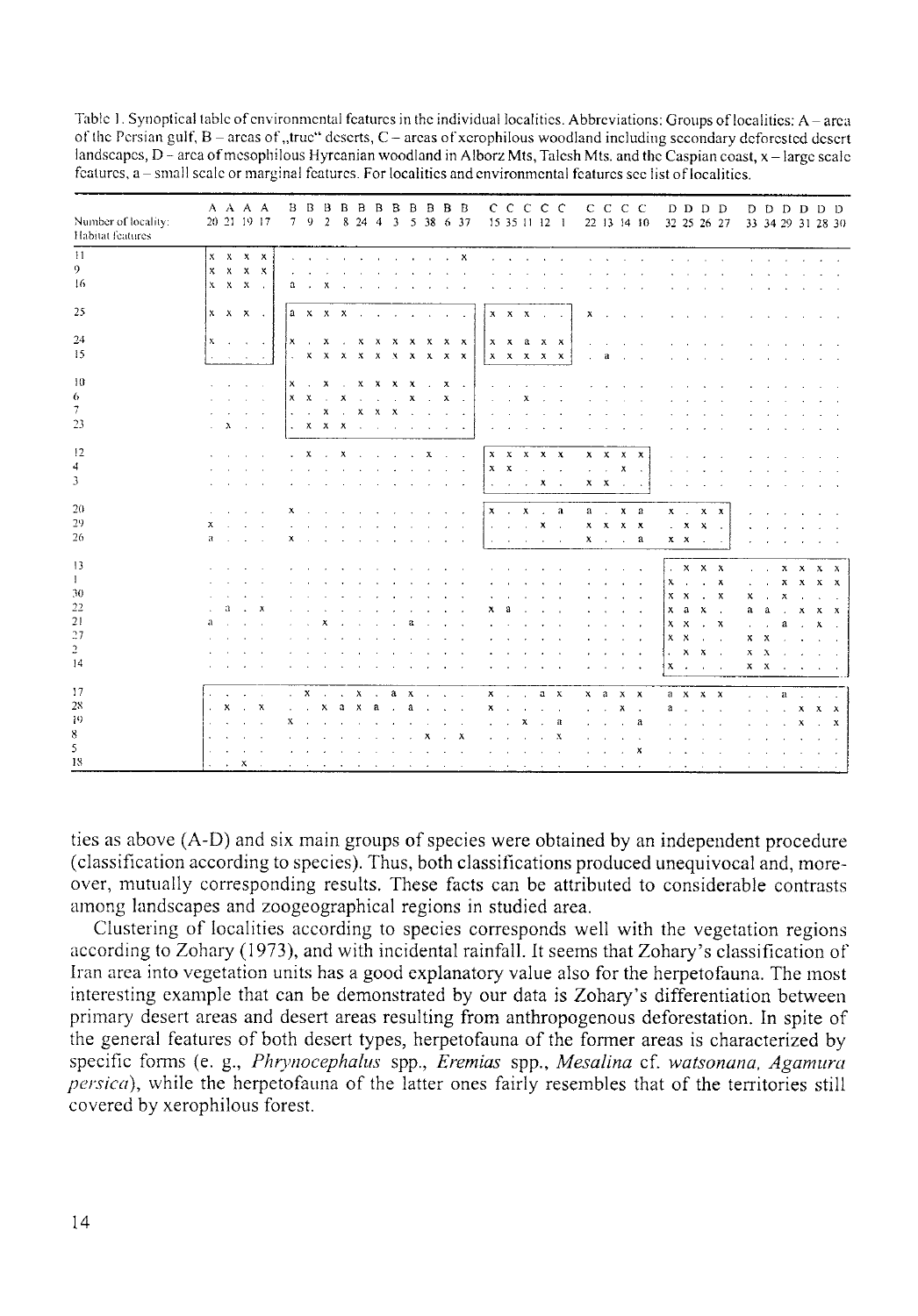| Table 2. Synoptical table of animal species in the individual localities. For abbreviations see Table 1. |  |  |
|----------------------------------------------------------------------------------------------------------|--|--|
|                                                                                                          |  |  |

|                                          |                           |            |                      |                    |   | B                         | $\,$ B | $\, {\bf B}$              | $\, {\bf B}$              | $\, {\bf B}$              | $\, {\bf B}$   | $\, {\bf B}$ | $\, {\bf B}$              | $\mathbf B$    |                           | $B$ $B$                   | c<br>$\mathbf C$          |             | $\mathbf C$               | $C$ $C$     |             | $\mathsf{C}$              | $\mathbf C$               | C                         | $\mathcal{C}$        | D              | $\mathbf D$                     | D D          |                           | D  | D |                | D D                            |                      | D D                       |                           |
|------------------------------------------|---------------------------|------------|----------------------|--------------------|---|---------------------------|--------|---------------------------|---------------------------|---------------------------|----------------|--------------|---------------------------|----------------|---------------------------|---------------------------|---------------------------|-------------|---------------------------|-------------|-------------|---------------------------|---------------------------|---------------------------|----------------------|----------------|---------------------------------|--------------|---------------------------|----|---|----------------|--------------------------------|----------------------|---------------------------|---------------------------|
| Number of locality:                      |                           | A A        |                      | A A<br>20 21 19 17 |   | 7                         | 9      | $\overline{2}$            | 8                         | 24                        | $\overline{4}$ | $\mathbf{3}$ |                           |                |                           | 5 38 6 37                 |                           |             | 15 35 11 12 1             |             |             |                           |                           | 22 13 14 10               |                      |                |                                 | 32 25 26 27  |                           | 33 |   | 34 29 31 28 30 |                                |                      |                           |                           |
| <b>Bunopus</b> tuberculatus              | $\bar{x}$                 | $\epsilon$ | $\mathbf x$          | ÷,                 |   |                           |        |                           |                           |                           |                |              |                           |                |                           |                           |                           |             |                           |             |             |                           |                           |                           |                      |                |                                 |              |                           |    |   |                |                                |                      |                           |                           |
| Uromastyx loricata                       | $\pmb{\mathsf{x}}$        | ÷.         | $\pmb{\chi}$         | $\overline{a}$     |   |                           |        |                           |                           |                           |                |              |                           |                |                           |                           |                           |             |                           |             |             |                           |                           |                           |                      |                |                                 |              |                           |    |   |                |                                |                      |                           |                           |
| Trapelus p. persicus                     | $\mathbf x$               |            | ÷,                   |                    |   |                           |        |                           |                           |                           |                |              |                           |                |                           |                           |                           |             |                           |             |             |                           |                           |                           |                      |                |                                 |              |                           |    |   |                |                                |                      |                           |                           |
| Asaccus ef. clisae                       | $\boldsymbol{\mathsf{x}}$ | l,         |                      |                    |   |                           |        |                           |                           |                           |                |              |                           |                |                           |                           |                           |             |                           |             |             |                           |                           |                           |                      |                |                                 |              |                           |    |   |                |                                |                      |                           |                           |
| C. gastropholis                          |                           | ú.         | $\pmb{\mathsf{x}}$   | ÷.                 |   |                           |        |                           |                           |                           |                |              |                           |                |                           |                           |                           |             |                           |             |             |                           |                           |                           |                      |                |                                 |              |                           |    |   |                |                                |                      |                           |                           |
| Tropiocolotes persicus                   |                           | l,         | $\pmb{\mathsf{x}}$   | ÷.                 |   |                           |        |                           |                           |                           |                |              |                           |                |                           |                           |                           |             |                           |             |             |                           |                           |                           |                      |                |                                 |              |                           |    |   |                |                                |                      |                           |                           |
| Echis carinatus                          |                           | ä,         | X                    | J.                 |   |                           |        |                           |                           |                           |                |              |                           |                |                           |                           |                           |             |                           |             |             |                           |                           |                           |                      |                |                                 |              |                           |    |   |                |                                |                      |                           |                           |
|                                          |                           |            |                      |                    |   |                           |        | $\boldsymbol{\mathsf{x}}$ |                           |                           |                |              | x                         |                |                           |                           |                           |             |                           |             |             |                           |                           |                           |                      |                |                                 |              |                           |    |   |                |                                |                      |                           |                           |
| P. scutellatus                           |                           |            |                      |                    |   |                           |        |                           |                           |                           | $\mathbf x$    |              | $\boldsymbol{\mathsf{x}}$ |                | J.                        |                           |                           |             |                           |             |             |                           |                           |                           |                      |                |                                 |              |                           |    |   |                |                                |                      |                           |                           |
| Agenunipersica<br>Mesalina cf. watsonana |                           |            |                      |                    |   |                           |        | $\mathbf{x}$              |                           |                           |                |              |                           |                | x                         |                           |                           |             |                           |             |             |                           |                           |                           |                      |                |                                 |              |                           |    |   |                |                                |                      |                           |                           |
| Spalerosophis diadema                    |                           |            |                      |                    |   | X                         |        |                           |                           |                           |                |              |                           |                |                           |                           |                           |             |                           |             |             |                           |                           |                           |                      |                |                                 |              |                           |    |   |                |                                |                      |                           |                           |
| Cyrtopodion.waber                        |                           |            |                      |                    |   |                           |        | x                         |                           |                           |                |              |                           |                |                           |                           |                           |             |                           |             |             |                           |                           |                           |                      |                |                                 |              |                           |    |   |                |                                |                      |                           |                           |
| Coluber schmidti                         |                           |            |                      |                    |   |                           |        |                           |                           |                           |                |              |                           |                |                           |                           |                           |             |                           |             |             |                           |                           |                           |                      |                |                                 |              |                           |    |   |                |                                |                      |                           |                           |
| <b>Enmias persica</b>                    |                           |            |                      |                    |   |                           |        |                           |                           |                           |                |              |                           |                |                           |                           |                           |             |                           |             |             |                           |                           |                           |                      |                |                                 |              |                           |    |   |                |                                |                      |                           |                           |
| Eremias sp.                              |                           |            |                      |                    |   |                           |        |                           |                           |                           |                |              |                           |                |                           |                           |                           |             |                           |             |             |                           |                           |                           |                      |                |                                 |              |                           |    |   |                |                                |                      |                           |                           |
| Coluber rhodorachis                      |                           |            |                      |                    |   |                           |        |                           |                           |                           |                |              |                           |                |                           |                           |                           |             |                           |             |             |                           |                           |                           |                      |                |                                 |              |                           |    |   |                |                                |                      |                           |                           |
| Psammophis lincolatum                    |                           |            |                      |                    |   |                           |        |                           |                           |                           |                |              |                           |                |                           |                           |                           |             |                           |             |             |                           |                           |                           |                      |                |                                 |              |                           |    |   |                |                                |                      |                           |                           |
| Spalerosophis microlepis                 |                           |            |                      |                    |   |                           |        |                           |                           |                           |                |              |                           |                |                           |                           |                           |             |                           |             |             |                           |                           |                           |                      |                |                                 |              |                           |    |   |                |                                |                      |                           |                           |
| Phrynocephalus persicus                  |                           |            |                      |                    |   |                           |        |                           |                           |                           |                |              |                           | x              |                           |                           |                           |             |                           |             |             |                           |                           |                           |                      |                |                                 |              |                           |    |   |                |                                |                      |                           |                           |
| Lytoriynchus ridgewayi                   |                           |            |                      |                    |   |                           |        |                           |                           |                           |                |              |                           | $\overline{a}$ | $\boldsymbol{\mathrm{X}}$ |                           |                           |             |                           |             |             |                           |                           |                           |                      |                |                                 |              |                           |    |   |                |                                |                      |                           |                           |
| Ophisops elegans                         |                           |            |                      |                    |   | x                         |        |                           | x                         |                           |                |              | X                         |                |                           | $\boldsymbol{\mathsf{x}}$ |                           |             |                           | $\mathbf x$ | $\mathbf x$ | x                         | $\boldsymbol{\mathsf{x}}$ | $\ddot{\phantom{a}}$      |                      |                |                                 |              |                           |    |   |                |                                |                      |                           |                           |
| Mabuya aurata                            |                           |            |                      |                    |   | $\boldsymbol{\mathsf{x}}$ |        |                           |                           |                           |                |              |                           |                |                           |                           | $\mathbf x$               |             |                           | X           | X           | x                         | $\mathbf x$               | x                         | X                    |                |                                 |              |                           |    |   |                |                                |                      |                           |                           |
| Eirenis punctatolineatus                 |                           |            |                      |                    |   | X                         |        |                           |                           |                           |                |              |                           |                |                           |                           |                           |             |                           |             | x           | x                         |                           | X                         |                      |                |                                 |              |                           |    |   |                |                                |                      |                           |                           |
| Ablepharus pannonicus                    |                           |            |                      |                    |   |                           |        |                           |                           |                           |                |              |                           |                |                           |                           |                           |             |                           | x           |             |                           | $\boldsymbol{\mathrm{x}}$ |                           | x                    |                |                                 |              |                           |    |   |                |                                |                      |                           |                           |
| Testudo graeca                           |                           |            |                      |                    |   | x                         |        |                           |                           |                           |                |              |                           |                |                           |                           |                           |             |                           |             |             |                           | X                         |                           | $\mathbf{x}$         |                |                                 |              |                           |    |   |                |                                |                      |                           |                           |
| Trapelus ruderatus                       |                           |            |                      |                    |   |                           |        |                           |                           |                           |                |              | x                         |                |                           |                           |                           |             |                           |             |             |                           | X                         |                           |                      |                |                                 |              |                           |    |   |                |                                |                      |                           |                           |
| Coluber n. najadum                       |                           |            |                      |                    |   |                           |        |                           |                           | X                         |                |              | X                         |                |                           |                           |                           |             |                           |             |             |                           | x                         |                           |                      |                |                                 |              |                           |    |   |                |                                |                      |                           |                           |
| Pseudocyclophis persica                  |                           |            |                      |                    |   | $\mathbf{x}$              |        |                           |                           |                           |                |              |                           |                |                           |                           |                           |             |                           | x           |             |                           |                           |                           | ï                    |                |                                 |              |                           |    |   |                |                                |                      |                           |                           |
| Psammophis schokari                      |                           |            |                      |                    |   |                           |        | x                         |                           |                           |                |              |                           |                |                           |                           |                           |             |                           |             |             |                           |                           | x                         | J.                   |                |                                 |              |                           |    |   |                |                                |                      |                           |                           |
| Vipera lebetina obtusa                   |                           |            |                      |                    |   | $\boldsymbol{\mathsf{x}}$ |        |                           |                           |                           |                |              |                           |                |                           |                           |                           |             |                           |             |             | $\bf x$                   |                           |                           |                      |                |                                 |              |                           |    |   |                |                                |                      |                           |                           |
|                                          |                           |            |                      |                    |   |                           |        |                           |                           |                           |                |              |                           |                |                           |                           |                           |             | x                         |             |             | x                         |                           | $\pmb{\chi}$              | $\bf x$              |                |                                 |              |                           |    |   |                |                                |                      |                           |                           |
| Hyla savignyi<br>C. agamuroides          |                           |            |                      |                    |   |                           |        |                           |                           |                           |                |              |                           |                |                           |                           |                           |             |                           |             |             |                           |                           | $\boldsymbol{\mathsf{x}}$ | X                    |                |                                 |              |                           |    |   |                |                                |                      |                           |                           |
| Eumeces s. princeps                      |                           |            |                      |                    |   |                           |        |                           |                           |                           |                |              |                           |                |                           |                           |                           |             |                           |             | x           |                           |                           |                           |                      |                |                                 |              |                           |    |   |                |                                |                      |                           |                           |
| L. macrorhynchus                         |                           |            |                      |                    |   |                           |        |                           |                           |                           |                |              |                           |                |                           |                           |                           |             |                           |             |             | X                         |                           |                           |                      |                |                                 |              |                           |    |   |                |                                |                      |                           |                           |
| Malpolon m. insignitus                   |                           |            |                      |                    |   |                           |        |                           |                           |                           |                |              |                           |                |                           |                           |                           |             |                           |             |             | x                         | ×                         |                           | l,                   |                |                                 |              |                           |    |   |                |                                |                      |                           |                           |
| Lacerta p. princeps                      |                           |            |                      |                    |   |                           |        |                           |                           |                           |                |              |                           |                |                           |                           |                           |             |                           |             |             |                           | x                         |                           |                      |                |                                 |              |                           |    |   |                |                                |                      |                           |                           |
| Hemidactylus persicus                    |                           |            |                      |                    |   |                           |        |                           |                           |                           |                |              |                           |                |                           |                           |                           |             |                           |             |             |                           |                           |                           |                      |                |                                 |              |                           |    |   |                |                                |                      |                           |                           |
| Tropiocolotes latifi                     |                           |            |                      |                    |   |                           |        |                           |                           |                           |                |              |                           |                |                           |                           |                           |             |                           |             |             |                           |                           |                           | $\pmb{\chi}$         |                |                                 |              |                           |    |   |                |                                |                      |                           |                           |
| Ophiomorus persicus                      |                           |            |                      |                    |   |                           |        |                           |                           |                           |                |              |                           |                |                           |                           |                           |             |                           |             |             |                           |                           | $\overline{a}$            | $\pmb{\chi}$         |                |                                 |              |                           |    |   |                |                                |                      |                           |                           |
| Eryx jaculus                             |                           |            |                      |                    |   |                           |        |                           |                           |                           |                |              |                           |                |                           |                           |                           |             |                           |             |             |                           |                           |                           | x                    |                |                                 |              |                           |    |   |                |                                |                      |                           |                           |
| Lacerta strigata                         |                           |            |                      |                    |   |                           |        |                           |                           |                           |                |              |                           |                |                           |                           |                           |             |                           |             |             |                           |                           |                           |                      |                | $\pmb{\mathsf{x}}$              | $\lambda$    | $\mathcal{A}$             |    |   |                | $\boldsymbol{\mathrm{x}}$      | X                    | $\boldsymbol{\mathrm{X}}$ |                           |
| Ophisaurus apodus                        |                           |            |                      |                    |   |                           |        |                           |                           |                           |                |              |                           |                |                           |                           |                           |             |                           |             |             |                           |                           |                           |                      | $\mathbf{x}$   | J.                              | $\mathbf x$  | $\boldsymbol{\mathsf{x}}$ |    |   |                | $\boldsymbol{\mathsf{x}}$      |                      |                           |                           |
| Anguis fragilis                          |                           |            |                      |                    |   |                           |        |                           |                           |                           |                |              |                           |                |                           |                           |                           |             |                           |             |             |                           |                           |                           |                      | x              | l,                              | l,           |                           |    | X |                | $\bf x$                        |                      |                           |                           |
| Coronella austriaca                      |                           |            |                      |                    |   |                           |        |                           |                           |                           |                |              |                           |                |                           |                           |                           |             |                           |             |             |                           |                           |                           |                      | $\mathbf{x}$   | X                               |              | x                         |    |   |                |                                |                      |                           |                           |
| Rana macrocnemis                         |                           |            |                      |                    |   |                           |        |                           |                           |                           |                |              |                           |                |                           |                           |                           |             |                           |             |             |                           |                           |                           |                      | ł.             | $\mathbf{x}$                    |              |                           |    |   |                | x                              |                      |                           |                           |
| Agkistrodon intermedius                  |                           |            |                      |                    |   |                           |        |                           |                           |                           |                |              |                           |                |                           |                           |                           |             |                           |             |             |                           |                           |                           |                      | $\overline{a}$ | x                               |              |                           |    |   |                | x                              |                      |                           |                           |
| Natrix natrix                            |                           |            |                      |                    |   |                           |        |                           |                           |                           |                |              |                           |                |                           |                           |                           |             |                           |             |             |                           |                           |                           |                      |                |                                 |              |                           |    |   |                |                                |                      |                           |                           |
| Coluber ravergieri                       |                           |            |                      |                    |   |                           |        |                           |                           |                           |                |              |                           |                |                           |                           |                           |             |                           |             |             |                           |                           |                           |                      |                | $\bf{x}$                        |              |                           |    |   |                |                                |                      |                           |                           |
| Lacerta defilippi                        |                           |            |                      |                    |   |                           |        |                           |                           |                           |                |              |                           |                |                           |                           |                           |             |                           |             |             |                           |                           |                           |                      |                | X                               |              |                           |    |   |                |                                |                      |                           |                           |
| Lacerta sp.                              |                           |            |                      |                    |   |                           |        |                           |                           |                           |                |              |                           |                |                           |                           |                           |             |                           |             |             |                           |                           |                           |                      |                |                                 |              |                           |    |   |                |                                |                      |                           |                           |
| Lacerta chlorogaster                     |                           |            |                      |                    |   |                           |        |                           |                           |                           |                |              |                           |                |                           |                           |                           |             |                           |             |             |                           |                           |                           |                      |                |                                 |              |                           |    |   |                | x<br>$\boldsymbol{\mathrm{x}}$ |                      |                           |                           |
| Elaphepersica                            |                           |            |                      |                    |   |                           |        |                           |                           |                           |                |              |                           |                |                           |                           |                           |             |                           |             |             |                           |                           |                           |                      |                |                                 |              |                           |    |   |                |                                | x                    |                           |                           |
| Emys orbicularis                         |                           |            |                      |                    |   |                           |        |                           |                           |                           |                |              |                           |                |                           |                           |                           |             |                           |             |             |                           |                           |                           |                      |                |                                 |              |                           |    |   |                |                                |                      |                           |                           |
| Laudakia nupta                           |                           |            |                      | x                  |   |                           |        |                           |                           |                           |                |              |                           |                |                           |                           |                           |             |                           |             |             | x                         | х                         | x                         |                      |                |                                 |              |                           |    |   |                |                                |                      |                           |                           |
| <b>Bufo s. luristanicus</b>              | $\mathbf x$               |            | x                    | x                  | x |                           |        |                           |                           |                           |                |              |                           |                |                           |                           |                           |             |                           |             |             | X                         |                           | X                         | x                    |                |                                 |              |                           |    |   |                |                                |                      |                           |                           |
| Trapelus agilis                          |                           |            |                      | X                  |   |                           |        |                           |                           |                           |                |              |                           |                |                           |                           |                           |             |                           |             |             |                           |                           |                           |                      |                |                                 |              |                           |    |   |                |                                |                      |                           |                           |
| Mauremys caspica                         | x                         |            |                      |                    |   | X                         |        |                           |                           |                           |                |              |                           |                |                           |                           |                           |             |                           |             |             |                           |                           |                           |                      |                |                                 |              |                           |    |   |                |                                |                      |                           |                           |
| Tropiocolotes helenae                    | x                         |            |                      |                    |   |                           |        |                           |                           |                           |                |              |                           |                |                           |                           |                           |             |                           |             |             | x                         |                           |                           |                      |                |                                 |              |                           |    |   |                |                                |                      |                           |                           |
| Bufo viridis spp.                        |                           |            |                      |                    |   | x                         |        |                           |                           |                           |                |              |                           |                |                           |                           |                           |             |                           |             |             |                           |                           |                           |                      |                | x                               |              |                           |    |   |                |                                |                      |                           |                           |
| Laudakia caucasia                        |                           |            |                      |                    |   |                           |        |                           |                           |                           |                |              |                           |                |                           |                           |                           |             |                           |             |             |                           |                           |                           |                      |                | x                               |              |                           |    |   |                |                                |                      |                           |                           |
| Natrix tessellata                        |                           |            |                      |                    |   |                           |        |                           |                           |                           |                |              |                           |                |                           |                           |                           |             |                           |             |             | $\ddot{\phantom{a}}$      |                           | $\ddot{\phantom{a}}$      | x                    |                | $\boldsymbol{\mathrm{x}}$<br>l. | J.           | ÷,                        |    |   |                |                                | x                    | $\epsilon$                | $\boldsymbol{\mathsf{x}}$ |
| Rana ridibunda                           | $\pmb{\mathsf{x}}$        |            |                      |                    |   |                           | k.     |                           |                           |                           |                |              |                           |                |                           |                           | $\boldsymbol{\mathsf{x}}$ | ÷.          | $\boldsymbol{\mathrm{x}}$ | ×           | ×           | $\boldsymbol{\mathrm{x}}$ | $\ddot{\phantom{a}}$      | X                         | $\ddot{\phantom{a}}$ |                |                                 |              | $\ddot{\phantom{0}}$      |    |   |                | $\cdot$                        | $\pmb{\times}$       | ÷.                        |                           |
| Typhlops vermicularis                    |                           |            | $\ddot{\phantom{0}}$ | $\lambda$          |   |                           |        |                           | $\boldsymbol{\mathrm{X}}$ | $\boldsymbol{\mathsf{x}}$ |                |              |                           |                |                           |                           |                           | $\mathbf x$ | J.                        |             | l,          | $\boldsymbol{\mathrm{x}}$ | $\ddot{\phantom{a}}$      | $\mathbf x$               | $\mathbf x$          |                | ÷<br>÷,                         | $\mathbf{r}$ | X                         |    |   | v.             | $\cdot$                        | $\ddot{\phantom{a}}$ |                           |                           |
|                                          |                           |            |                      |                    |   |                           |        |                           |                           |                           |                |              |                           |                |                           |                           |                           |             |                           |             |             |                           |                           |                           |                      |                |                                 |              |                           |    |   |                |                                |                      |                           |                           |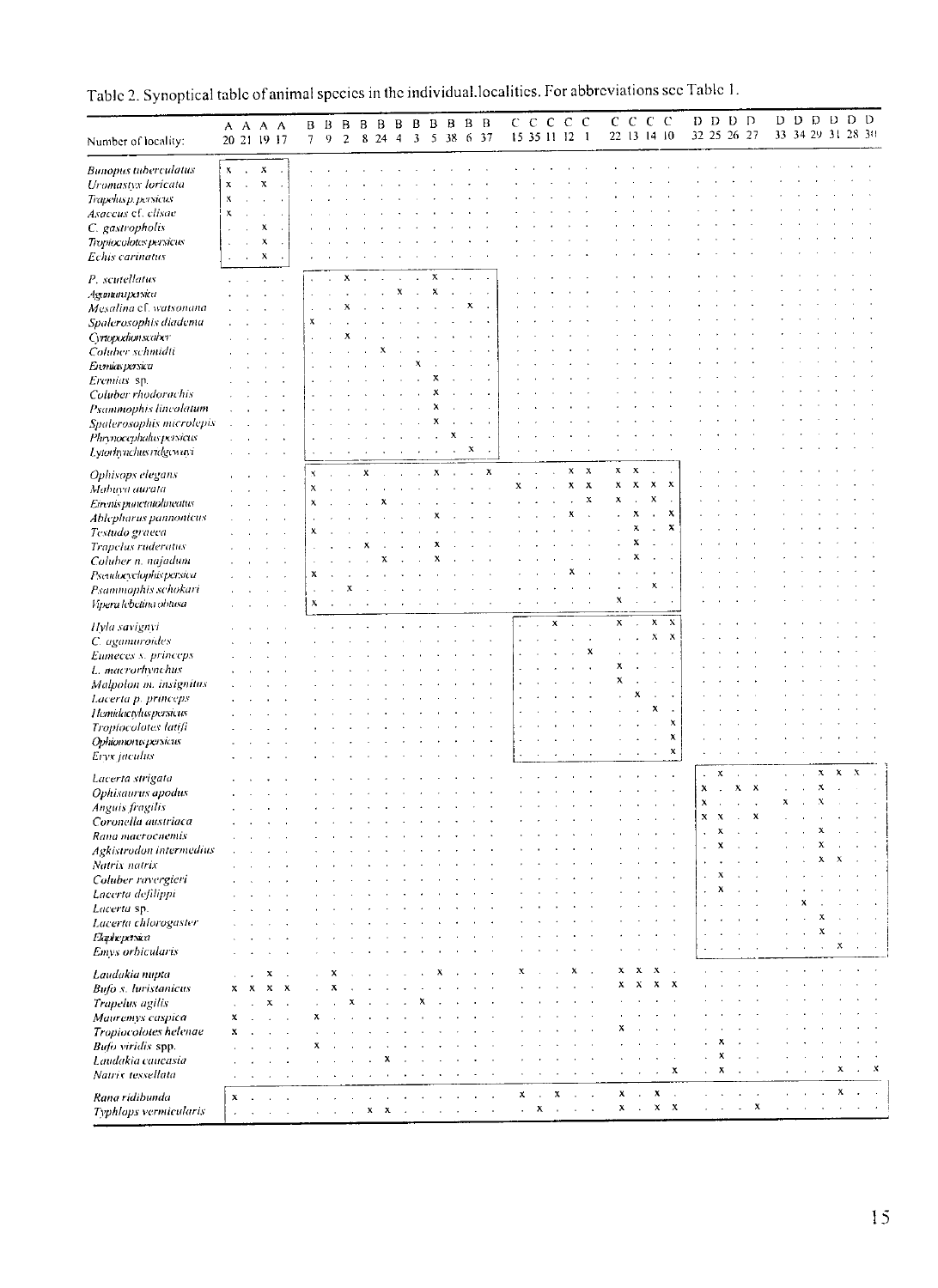#### Acknowledgements

We thank other participants of the expedition: Dr Jaroslav Flegr, Milan Hradský, Dr Ivan Hrdý, Prof. Dr Stanislav Komárek, Lucic Leikepová, Tomáš Lundák, Jana Pitulová, Prof. Dr Pavel Rödl, Pavel Rohlena, Hana Mikešová, Martin Voříšek and MSc. Štěpánka Zitková. We are grateful to the Islamic Republic of Iran and, especially to Iranian ambassador in Prague Ginabe Ali His Excellency Dr Rasoul Movahedian-Attar. We also thank the staff of the Ambassy of the Czech Republic in Tehran, namely the attache Mrs Anna Hrubá.

#### **REFERENCES**

- ANDERSON S. C. 1963: Amphibians and reptiles from Iran. Proc. California Acad. Sci. (Ser. 4) 31: 417-498.
- ANDERSON S. C. 1974: Preliminary key to the turtles, lizards, and amphisbacnians of Iran. Fieldiana Zool. 65(4): 27–44.
- ANDERSON S. C. 1979: Synopsis of the turtles, crocodiles, and amphisbaenians of Iran. Proc. California Acad. Sci. (Ser. 4) 41: 501-528.
- ANDERSON S. C. 1985: Amphibians [of Iran]. Pp: 987-990. In: YARSHATER E. (ed.): Encyclopedia Iranica. Vol. 1, fasc. 9. London: Routledge and Kegan Paul.
- BANNIKOV A. G., DAREVSKIJ I. S., IŠČENKO V. G., RUSTAMOV A. K. & ŠČERBAK N. N. 1977: Opredelitel' zemnovodnyh i presmykajuščihsja fauny SSSR [Key to amphibians and reptiles of the fauna of the USSR]. Moskva: Prosveščenic, 414 pp.
- BOSCH H. A. J. DEN 1995: Op zoek naar de Perzische Hagedis (Lacerta brandtii). Lacerta 54(4): 121-128.
- BÖHME W. & WIEDL H. 1994: Status and zoogcography of the herpetofauna of Cyprus with taxonomic and natural history notes on selected species (genera Rana, Coluber, Natrix, Vipera). Zool. Middle East 10: 33-52.
- EISELT J. 1995: Ein Beitrag zur Kenntnis der Archeolacerten (sensu Méhely, 1909) des Iran (Squamata: Sauria: Lacertidae). Herpetozoa 8: 59-72.
- FORCART L. 1950: Amphibien un Reptilien von Iran. Verh. Naturforsch. Ges. Basel 61: 141-156.
- FRITZ U. 1994: Zur innerartlichen Variabilität von Emys orbicularis (Linnacus, 1758). 4. Variabilität und Zoogeographie im pontokaspischen Gebiet mit Beschreibung von drei neuem Unterarten (Reptilia: Testudines: Emydidae). Zool. Abh. Mus. Tierkd. Dresden 48(4): 53-93.
- LATIFLM. 1991: The snakes of Iran. Oxford: Society for the study of amphibians and reptiles, 159 pp.
- LEVITON A. E., ANDERSON S. C., ADLER K. & MINTON S. A. 1992: Handbook to Middle East amphibians and reptiles. Oxford: Society for the study of amphibians and reptiles, 252 pp.
- MERTENS R. 1940: Bemerkungen über einige Schlangen aus Iran. Senkenbergiana Biol. 22: 244-259.
- MERTENS R. 1956; Amphibien und Reptilien aus SO-Iran 1954. Jb. Ver. Vaterl. Naturk. Württemberg 111: 90-97.
- MERTENS R. 1957: Weitere Unterlagen zur Herpetofauna von Iran 1956. Jb. Ver. Vaterl. Naturk. Württemberg 112: 118 128.
- MINTON S. A., ANDERSON S. C. & ANDERSON J. A. 1970: Remarks on some geckos from southwest Asia, with descriptions of three new forms and a key to the genus Tropiocolotes. Proc. Calif. Acad. Sci. 37: 333-362.
- MORAVEC J. 1994: A new lizard from Iran, Eremias (Eremias) lalezhariea sp.n. (Reptilia: Lacertilia: Lacertidae). Bonn Zool. Beitr. 45: 61-66.
- MORAVEC J. & ČERNÝ M. 1994: Second finding of the Iranian gecko Tropiocolotes latifi. Čas. Nár. Muz. Ř. Přírodověd. 163: 88.
- NILSON G. & ANDRÉN C. 1981: Die Herpetofauna des Kavir-Schutzgebietes, Kavir-Wüste, Iran. Salamandra 17: 130--146.
- RASTEGAR-POUYANI N. A. 1996: A new species of Asaccus (Sauria: Gekkonidae) from the Zagros mountains, Kermanshahan province, western Iran. Russ. J. Herpetol. 3: 11-17.
- ŠČERBAK N. N. & GOLUBJEV M. L. 1986: Gekkony fauny SSSR i sopredelenych stran [Gekkonid lizards of USSR and *adiacent countries*!. Kijev: Naukova Dumka, 232 pp (in Russian).
- SCHLEICH H. H. 1977: Distributional maps of reptiles of Iran. Herpetol. Review 8: 126-129.
- SCHMIDT K.P. 1939: Reptiles and Amphibians from Southwestern Asia. Field. Mus. Nat. Hist. (Zool. Ser.) 24(7): 49-92.
- SCHMIDTLER J. F. 1994: Eine Übersicht neuerer Untersuchungen und Beobachtungen an der vorderasiatischen Molchgattung Neurergus Cope, 1862. Abh. Ber. Naturkd. (Magdeburg) 17: 193-198.
- SCHULTSCHIK G. & STEINFARTZ S. 1996a: Ergebnisse einer herpetologischen Excursion in der Iran. Herpetozoa 9: 91-95.
- SCHULTSCHIK G. & STEINFARTZ S. 1996b: Die Salamandriden des Iran sowie Anmerkungen zur Herpetofauna (Reisebericht Iran 1995). Elaphe 4: 76-77.
- SHENASI G. 1995: Iran Today. Tchran: Gita Shenasi Cartographic & Geographic Organization, 176 pp.
- TUCK R.G. 1971: Amphibians and reptiles from Iran in the United States National Museum collection. Bull. Maryland Herpetol. Soc. 7(3): 48-86.
- WETSTEIN O. 1951: Ergebnisse der Österreichischen Iran-Expedition 1949/50, Amphibien und Reptilien. Sitzb. Österr. Akad. Wiss., Mathem.-Naturw. Kl., Abt. 1 160: 427-448.